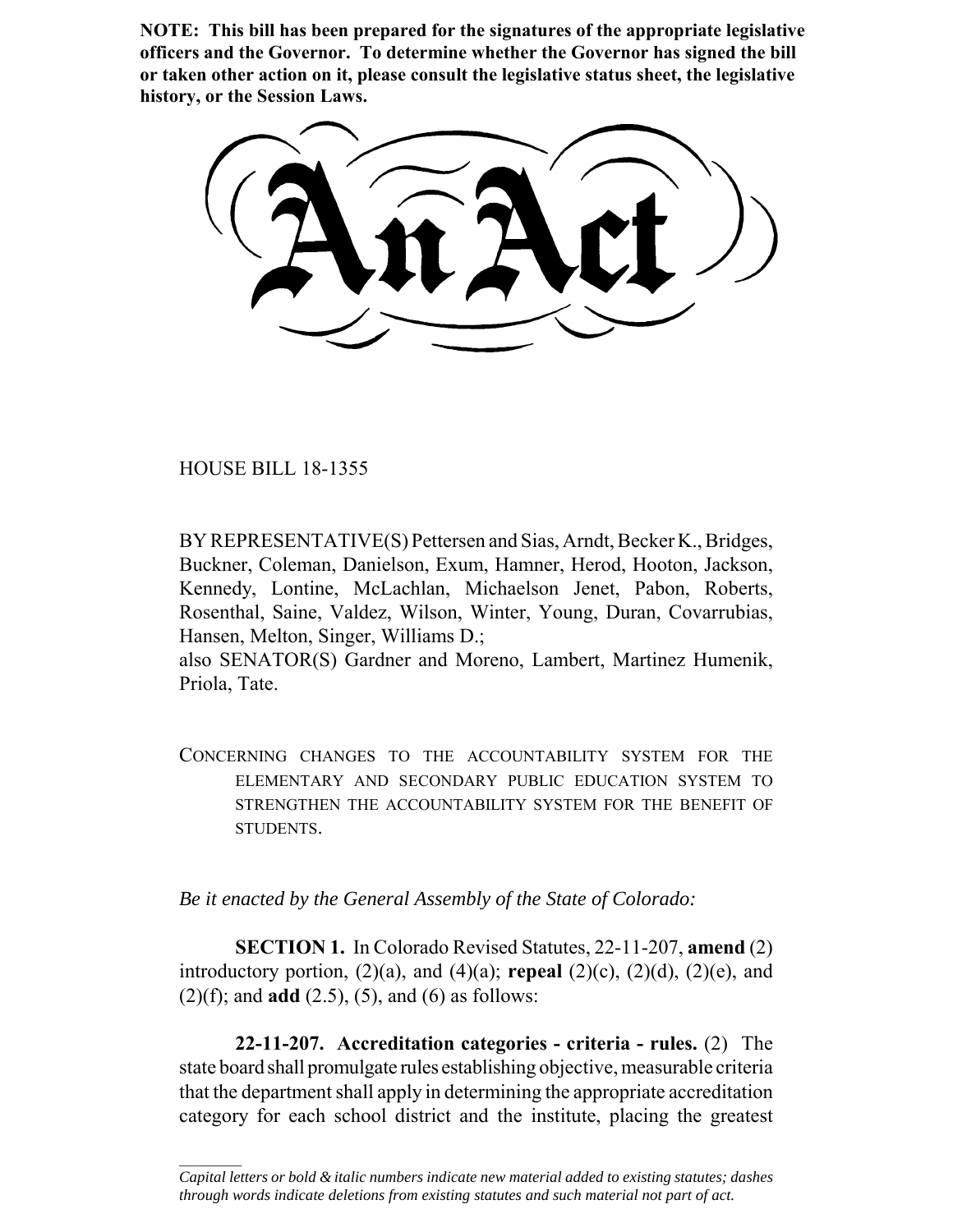emphasis on attainment of the performance indicators. At a minimum, the rules shall MUST take into consideration:

(a) A school district's or the institute's level of attainment of the statewide targets on the performance indicators; and the targets annually established by the school district or the institute, including the levels of attainment of the individual district public schools or the institute charter schools in meeting their annual targets;

(c) The length of time during which a school district or the institute has been unable to meet the statewide targets or its own targets;

(d) The improvements, changes, and interventions a school district or the institute implements to improve its performance if it is not meeting the statewide targets or its own targets;

(e) The improvements, changes, and interventions a school district or the institute implements in any public school of the district or institute charter school that is required to adopt an improvement, priority improvement, or turnaround plan pursuant to section 22-11-210;

(f) The progress a school district or the institute makes in improving its performance and in moving closer to meeting the statewide targets and its own targets;

(2.5) (a) THE DEPARTMENT SHALL NOTIFY EACH SCHOOL DISTRICT AND THE INSTITUTE OF ITS INITIAL ACCREDITATION ASSIGNMENT. IF A SCHOOL DISTRICT OR THE INSTITUTE DISAGREES WITH THE DEPARTMENT'S INITIAL ACCREDITATION ASSIGNMENT, THE SCHOOL DISTRICT OR INSTITUTE MAY SUBMIT TO THE DEPARTMENT A REQUEST FOR RECONSIDERATION. THE STATE BOARD SHALL PROMULGATE RULES SPECIFYING THE INFORMATION THE DEPARTMENT MUST TAKE INTO ACCOUNT IN DETERMINING THE SCHOOL DISTRICT'S OR INSTITUTE'S FINAL ACCREDITATION CATEGORY, WHICH MAY INCLUDE:

(I) THE LENGTH OF TIME DURING WHICH THE SCHOOL DISTRICT OR INSTITUTE HAS BEEN UNABLE TO MEET THE STATEWIDE TARGETS;

(II) THE IMPROVEMENTS, CHANGES, AND INTERVENTIONS THE SCHOOL DISTRICT OR INSTITUTE HAS IMPLEMENTED AND IS IMPLEMENTING

# PAGE 2-HOUSE BILL 18-1355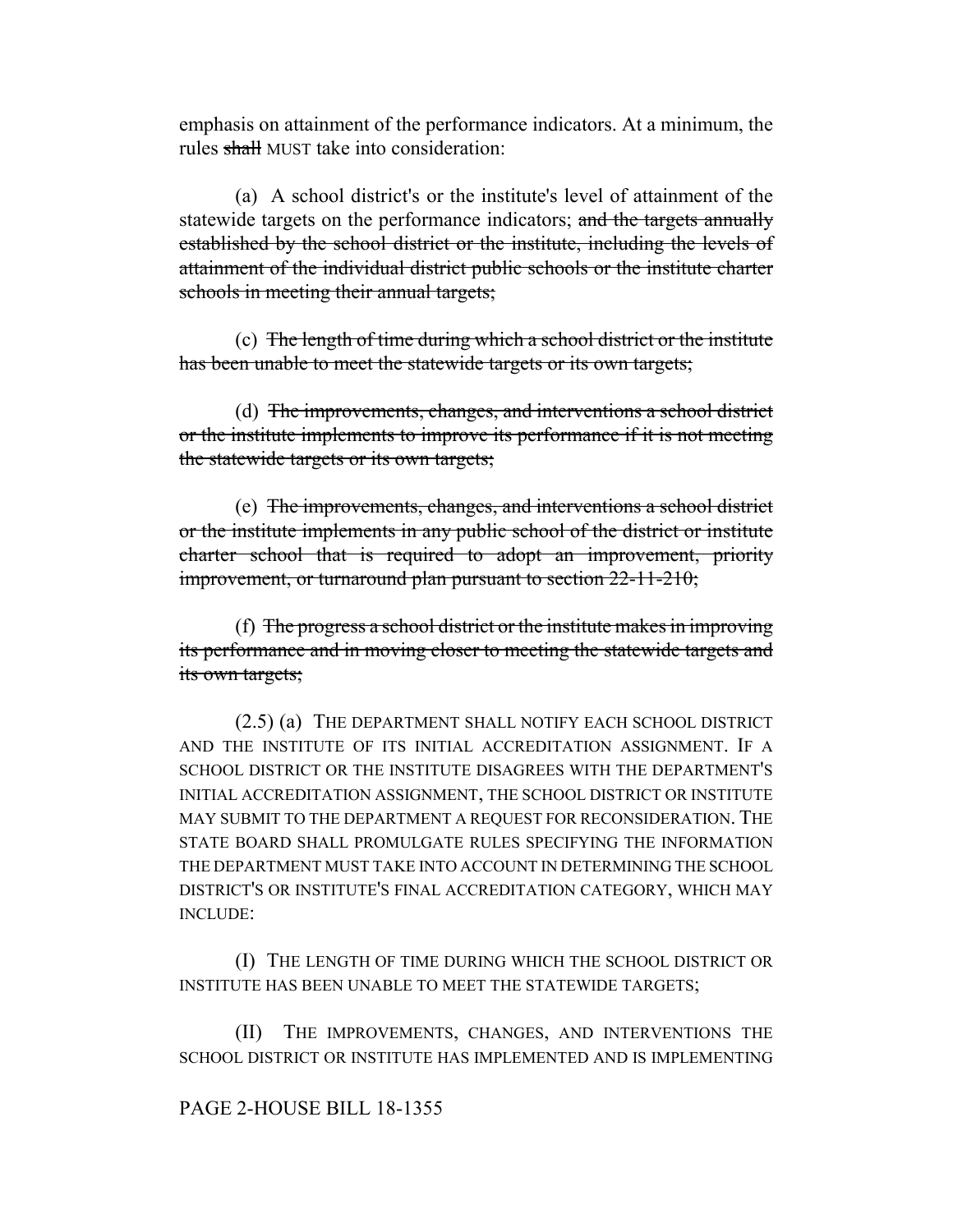TO IMPROVE ITS PERFORMANCE IF IT IS NOT MEETING THE STATEWIDE TARGETS;

(III) THE PROGRESS THE SCHOOL DISTRICT OR INSTITUTE IS MAKING IN IMPROVING ITS PERFORMANCE AND IN APPROACHING ACHIEVEMENT OF THE STATEWIDE TARGETS AND THE DEGREE TO WHICH THE SCHOOL DISTRICT OR INSTITUTE IS NOT ACHIEVING THE STATEWIDE TARGETS;

(IV) THE PUPIL ENROLLMENT OF THE SCHOOL DISTRICT AS IT MAY AFFECT THE RELIABILITY OF THE ASSESSMENT DATA;

(V) THE PERCENTAGES OF STUDENTS ENROLLED IN HIGH SCHOOLS OF THE SCHOOL DISTRICT, OR INSTITUTE CHARTER HIGH SCHOOLS FOR PURPOSES OF THE INSTITUTE, WHO, BASED ON ATTAINMENT OF COURSE CREDITS OR DEMONSTRATED COMPETENCIES, ARE ON SCHEDULE TO GRADUATE WITHIN FOUR, FIVE, SIX, OR SEVEN YEARS; AND

(VI) ANY SUPPLEMENTAL DATA FOR GRADE LEVELS FOR WHICH THERE ARE NOT STATEWIDE ASSESSMENTS THAT INDICATE THE SCHOOL DISTRICT OR INSTITUTE IS MEETING THE STATEWIDE TARGETS ON THE PERFORMANCE INDICATORS, IF THE DEPARTMENT DETERMINES THE SUPPLEMENTAL DATA IS VALID AND RELIABLE AND DERIVED FROM ASSESSMENTS THAT ARE ALIGNED WITH THE STATE STANDARDS ADOPTED PURSUANT TO SECTION 22-7-1005

(b) THE DEPARTMENT SHALL NOTIFY EACH SCHOOL DISTRICT AND THE INSTITUTE OF ITS FINAL ACCREDITATION CATEGORY WITHIN THE TIME FRAMES ADOPTED BY RULE OF THE STATE BOARD.

(4) (a) The state board by rule shall specify how long a school district or the institute may remain in an accreditation category that is below accredited; except that the state board shall not allow a school district or the institute to remain at accredited with priority improvement plan or below for longer than a total of five consecutive school years before removing the school district's or the institute's accreditation as provided in section 22-11-209 BEGINNING WITH THE 2018-19 SCHOOL YEAR, IF A SCHOOL DISTRICT OR THE INSTITUTE PERFORMS AT A LEVEL THAT RESULTS IN BEING ACCREDITED WITH PRIORITY IMPROVEMENT PLAN OR LOWER FOR TWO CONSECUTIVE YEARS FOLLOWED BY THREE CONSECUTIVE OR NONCONSECUTIVE YEARS, RESULTING IN A TOTAL OF FIVE YEARS OF

PAGE 3-HOUSE BILL 18-1355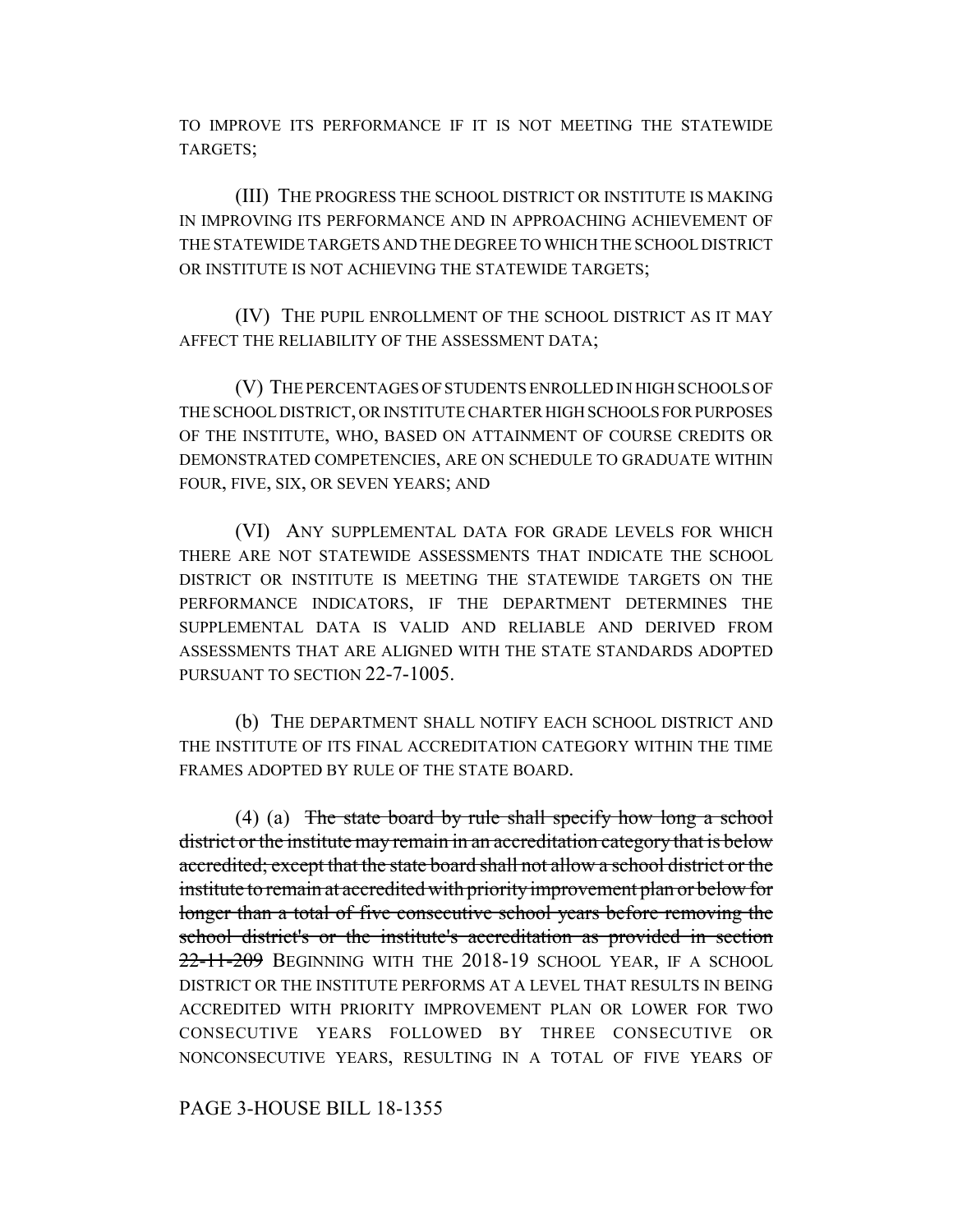PERFORMANCE AT SUCH A LEVEL, THE STATE BOARD SHALL REQUIRE THE SCHOOL DISTRICT OR INSTITUTE TO TAKE SIGNIFICANT ACTION AS PROVIDED IN SECTION 22-11-209; EXCEPT THAT, BEFORE THE FIVE YEARS HAVE ACCUMULATED, IF THE SCHOOL DISTRICT OR INSTITUTE PERFORMS FOR AT LEAST TWO CONSECUTIVE YEARS AT A LEVEL THAT RESULTS IN BEING ACCREDITED WITH IMPROVEMENT PLAN OR HIGHER, THE FIVE YEARS STOP ACCUMULATING UNLESS THE SCHOOL DISTRICT OR INSTITUTE AGAIN PERFORMS AT A LEVEL THAT RESULTS IN BEING ACCREDITED WITH PRIORITY IMPROVEMENT PLAN OR LOWER FOR TWO CONSECUTIVE YEARS, AT WHICH TIME THE SCHOOL DISTRICT OR INSTITUTE IS AGAIN IN THE FIRST TWO OF THE FIVE YEARS.FOR THE TIME DURING WHICH THE FIVE YEARS OF PERFORMANCE ARE ACCUMULATING, A SCHOOL DISTRICT OR THE INSTITUTE IS ON PERFORMANCE WATCH.

(5) NOTWITHSTANDING ANY PROVISION OF SUBSECTION (4)(a) OF THIS SECTION OR SECTION 22-11-209 (2)(a) TO THE CONTRARY, AT THE REQUEST OF A SCHOOL DISTRICT, IN CONSULTATION WITH THE DISTRICT ACCOUNTABILITY COMMITTEE, OR THE INSTITUTE, THE STATE BOARD MAY DIRECT THE SCHOOL DISTRICT OR INSTITUTE TO TAKE SIGNIFICANT ACTIONS AS PROVIDED IN SECTION 22-11-209 EVEN THOUGH THE SCHOOL DISTRICT OR INSTITUTE HAS NOT COMPLETED THE FIVE YEARS OF PERFORMANCE WATCH. IF THE STATE BOARD REQUIRES THE SCHOOL DISTRICT OR INSTITUTE TO TAKE SIGNIFICANT ACTIONS, THE SCHOOL DISTRICT OR INSTITUTE IS SUBJECT TO THE PROVISIONS OF SECTION 22-11-209 (3.5).

(6) THE PRIORITY IMPROVEMENT OR TURNAROUND PLAN THAT A SCHOOL DISTRICT OR THE INSTITUTE ADOPTS FOR THE FOURTH YEAR IN WHICH THE SCHOOL DISTRICT OR INSTITUTE IS ON PERFORMANCE WATCH MUST INCLUDE A GENERAL EXPLANATION FOR HOW THE SCHOOL DISTRICT OR INSTITUTE MAY PUT INTO EFFECT EACH OF THE ACTIONS DESCRIBED IN SECTION 22-11-209 (2)(a)(I) FOR A SCHOOL DISTRICT OR SECTION 22-11-209 (2)(a)(II) FOR THE INSTITUTE.

**SECTION 2.** In Colorado Revised Statutes, 22-11-208, **amend** (3) introductory portion; **repeal** (1.7); and **add** (2.5) as follows:

**22-11-208. Accreditation - annual review - supports and interventions - rules.** (1.7) As part of the presentation to the joint education committee required by section 2-7-203, C.R.S., in 2015, the department shall report progress in using the assessment results received

#### PAGE 4-HOUSE BILL 18-1355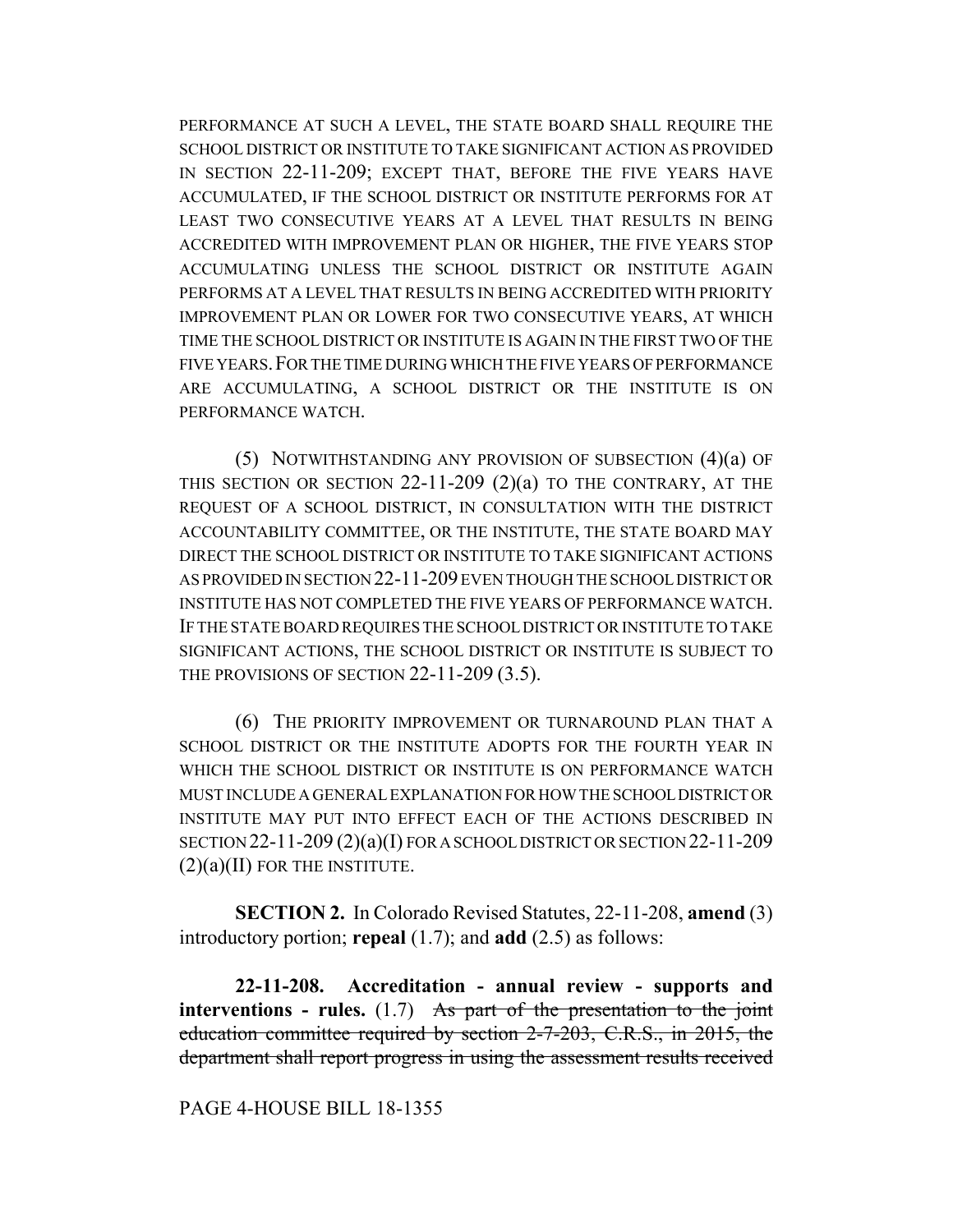pursuant to section 22-7-1006.3 to calculate fairly and in a timely manner each school district's and the institute's achievement of the performance indicators. The department shall recommend to the joint education committee whether the provisions of subsection (1.5) of this section should be extended to apply in subsequent school years.

(2.5) IN ADDITION TO THE TECHNICAL ASSISTANCE AND SUPPORT DESCRIBED IN SUBSECTION (2) OF THIS SECTION, THE DEPARTMENT SHALL MAKE AVAILABLE TO THE DIRECTORS OF THE LOCAL SCHOOL BOARD OF A SCHOOL DISTRICT THAT IS ACCREDITED WITH IMPROVEMENT PLAN OR LOWER, OR THAT INCLUDES A PUBLIC SCHOOL THAT IS REQUIRED TO ADOPT A PRIORITY IMPROVEMENT OR TURNAROUND PLAN, TRAINING IN SCHOOL DISTRICT AND PUBLIC SCHOOL GOVERNANCE AND TURNAROUND BEST PRACTICES. THE DEPARTMENT SHALL ALSO MAKE AVAILABLE INFORMATIONAL MATERIALS AND TRAINING OPPORTUNITIES FOR PARENTS, SCHOOL PERSONNEL, AND MEMBERS OF THE AFFECTED DISTRICT ACCOUNTABILITY COMMITTEE AND SCHOOL ACCOUNTABILITY COMMITTEE.

(3) The commissioner may assign the state review panel to critically evaluate a school district's priority improvement plan OR TURNAROUND PLAN or the institute's priority improvement plan The commissioner shall assign the state review panel to critically evaluate a school district's turnaround plan or the institute's turnaround plan OR TURNAROUND PLAN. THE COMMISSIONER MAY REQUIRE THE STATE REVIEW PANEL TO CONDUCT ONE OR MORE ON-SITE VISITS AS PART OF EVALUATING A SCHOOL DISTRICT'S OR THE INSTITUTE'S PRIORITY IMPROVEMENT OR TURNAROUND PLAN. Based on its evaluation, the state review panel shall report to the commissioner, and the state board, AND THE AFFECTED LOCAL SCHOOL BOARD OR INSTITUTE BOARD recommendations concerning:

**SECTION 3.** In Colorado Revised Statutes, 22-11-209, **amend**  $(2)(a)$  introductory portion,  $(2)(a)(I)(A)$ ,  $(2)(a)(I)(B)$ ,  $(2)(a)(II)(A)$ ,  $(3)$ , and (4); **repeal** (1)(a) and (1)(b); and **add** (2)(a)(I)(A.5), (2)(a)(II)(A.5), and (3.5) as follows:

**22-11-209. Removal of accreditation - recommended actions review - appeal - rules.** (1) The department may recommend to the commissioner and the state board that the state board remove a school district's or the institute's accreditation if:

## PAGE 5-HOUSE BILL 18-1355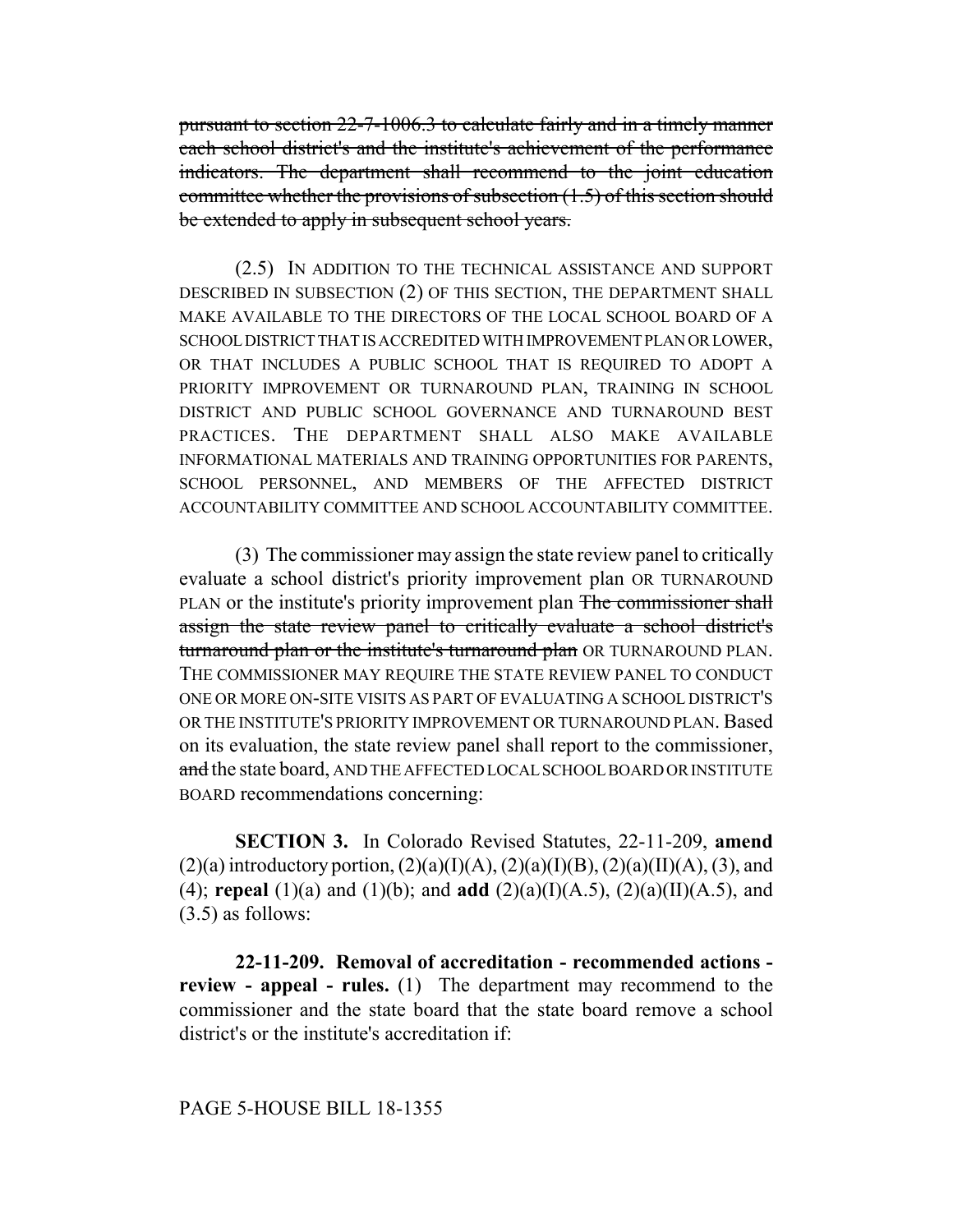(a) The school district or the institute is accredited with turnaround plan and the department determines that the school district or the institute has failed to make substantial progress under its turnaround plan; or

(b) The school district or the institute has been in the accredited with priority improvement plan category or lower for five consecutive school years; or

(2) (a) If the department recommends removing accreditation pursuant to this section A SCHOOL DISTRICT OR THE INSTITUTE IS ACCREDITED WITH A TURNAROUND PLAN AND THE DEPARTMENT DETERMINES THAT THE SCHOOL DISTRICT OR INSTITUTE HAS FAILED TO MAKE SUBSTANTIAL PROGRESS UNDER ITS TURNAROUND PLAN, OR IF THE SCHOOL DISTRICT OR INSTITUTE HAS BEEN ON PERFORMANCE WATCH FOR THE FULL FIVE YEARS, the commissioner shall assign the state review panel to critically evaluate the school district's or the institute's performance and to recommend one or more of the following actions:

(I) If the recommendation applies to a school district:

(A) That the school district be reorganized pursuant to article 30 of this title, which reorganization may include consolidation SCHOOL DISTRICT'S ACCREDITATION BE REMOVED;

(A.5) THAT THE SCHOOL DISTRICT BE REORGANIZED PURSUANT TO ARTICLE 30 OF THIS TITLE 22, WHICH REORGANIZATION MAY INCLUDE CONSOLIDATION;

(B) That a private or public entity, with the agreement of the school district, take over SERVE AS A LEAD PARTNER IN THE management of the school district or management of PARTIALLY OR WHOLLY MANAGE one or more of the district public schools. THE LOCAL SCHOOL BOARD AND THE DEPARTMENT SHALL ENSURE THAT THE PRIVATE OR PUBLIC ENTITY USES RESEARCH-BASED STRATEGIES AND HAS A PROVEN RECORD OF SUCCESS WORKING WITH SCHOOL DISTRICTS AND SCHOOLS UNDER SIMILAR CIRCUMSTANCES.

(II) If the recommendation applies to the institute:

(A) That the institute board be abolished and that the governor

PAGE 6-HOUSE BILL 18-1355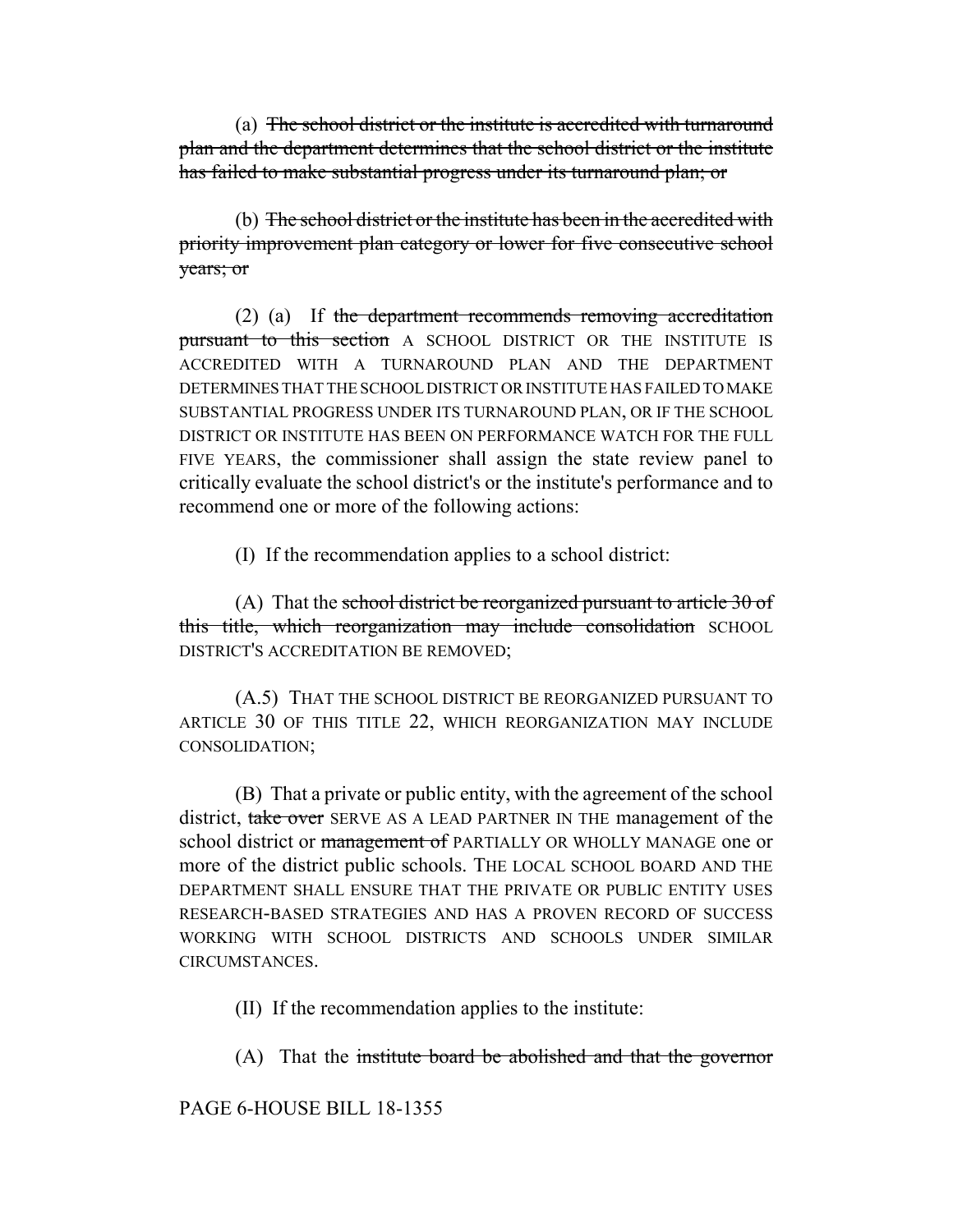appoint a new institute board pursuant to section 22-30.5-505 INSTITUTE'S ACCREDITATION BE REMOVED;

(A.5) THAT THE INSTITUTE BOARD BE ABOLISHED AND THAT THE GOVERNOR APPOINT A NEW INSTITUTE BOARD PURSUANT TO SECTION 22-30.5-505;

(3) Based on AFTER CONSIDERING the recommendations of the department, the commissioner and the state review panel, the state board shall determine whether to remove a school district's or the institute's accreditation. If the state board removes a school district's or the institute's accreditation, the state board shall notify the school district or the institute of the actions the school district or the institute is required to take After the school district or the institute takes the required actions AND DIRECT THE LOCAL SCHOOL BOARD OR THE INSTITUTE BOARD ACCORDINGLY. IF A SCHOOL DISTRICT'S OR THE INSTITUTE'S ACCREDITATION IS REMOVED AND THE DISTRICT OR THE INSTITUTE IS REORGANIZED AND TAKES ANY OTHER ACTIONS DIRECTED BY THE STATE BOARD, the state board shall reinstate the school district's or the institute's accreditation at the accreditation category deemed appropriate by the state board.

(3.5) (a) SO LONG AS A SCHOOL DISTRICT OR THE INSTITUTE PERFORMS AT A LEVEL THAT RESULTS IN BEING ACCREDITED WITH PRIORITY IMPROVEMENT PLAN OR LOWER, AFTER THE STATE BOARD INITIALLY DIRECTS THE SCHOOL DISTRICT OR INSTITUTE TO TAKE ACTION AS DESCRIBED IN SUBSECTIONS (2) AND (3) OF THIS SECTION, THE COMMISSIONER MAY IN ANY YEAR, BUT SHALL EVERY TWO YEARS, ASSIGN THE STATE REVIEW PANEL TO CRITICALLY EVALUATE THE SCHOOL DISTRICT'S OR THE INSTITUTE'S PERFORMANCE AND RECOMMEND ONE OR MORE OF THE ACTIONS DESCRIBED IN SUBSECTION (2)(a) OF THIS SECTION. IN EVALUATING THE SCHOOL DISTRICT'S OR INSTITUTE'S PERFORMANCE AND RECOMMENDING ACTIONS, THE STATE REVIEW PANEL SHALL CONSIDER THE CRITERIA SPECIFIED IN SUBSECTION (2)(b) OF THIS SECTION. THE STATE BOARD SHALL CONSIDER THE RECOMMENDATIONS OF THE STATE REVIEW PANEL, THE ACTIONS THAT THE SCHOOL DISTRICT OR INSTITUTE WAS PREVIOUSLY DIRECTED TO TAKE, THE FIDELITY WITH WHICH THE DISTRICT OR INSTITUTE HAS IMPLEMENTED THE DIRECTED ACTIONS, AND WHETHER THE AMOUNT OF TIME THAT THE SCHOOL DISTRICT OR INSTITUTE HAS HAD TO IMPLEMENT THE ACTIONS IS REASONABLY SUFFICIENT TO ACHIEVE RESULTS. THE STATE BOARD SHALL EITHER REQUIRE THE SCHOOL DISTRICT OR INSTITUTE TO CONTINUE THE

## PAGE 7-HOUSE BILL 18-1355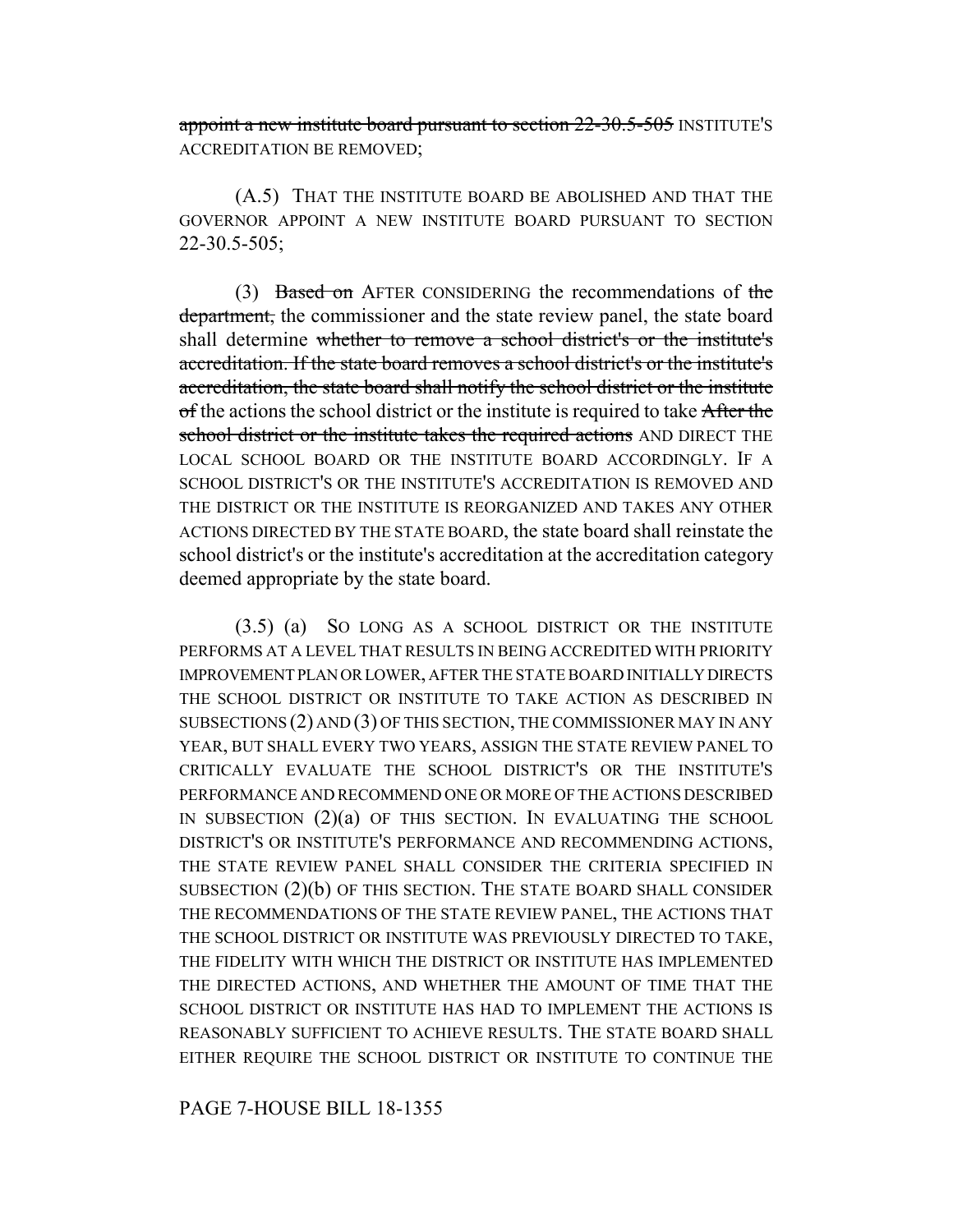PREVIOUSLY DIRECTED ACTIONS OR DIRECT THE SCHOOL DISTRICT OR INSTITUTE TO UNDERTAKE ADDITIONAL OR DIFFERENT ACTIONS AS PROVIDED IN SUBSECTIONS (2) AND (3) OF THIS SECTION.

(b) NOTWITHSTANDING ANY PROVISION OF SUBSECTION (3.5)(a) OF THIS SECTION TO THE CONTRARY, A SCHOOL DISTRICT OR THE INSTITUTE REMAINS SUBJECT TO THE PROVISIONS OF THIS SUBSECTION (3.5) UNTIL THE SCHOOL DISTRICT OR INSTITUTE PERFORMS AT A LEVEL THAT RESULTS IN BEING ACCREDITED WITH IMPROVEMENT PLAN OR HIGHER FOR TWO CONSECUTIVE SCHOOL YEARS.

(4) (a) The state board shall promulgate rules for the implementation of this section, including but not limited to procedures to ensure a school district's or the institute's right to appeal to the state board before the state board takes final action to remove the school district's or the institute's accreditation pursuant to this section.

(b) IN PROMULGATING RULES CONCERNING THE TIMELINE BY WHICH THE STATE BOARD DIRECTS AND A SCHOOL DISTRICT OR THE INSTITUTE PUTS INTO EFFECT ONE OR MORE OF THE ACTIONS DESCRIBED IN SUBSECTION (2)(a) OF THIS SECTION, THE STATE BOARD SHALL ENSURE THAT THE TIMELINE IS DESIGNED TO ALLOW THE SCHOOL DISTRICT OR INSTITUTE TO REASONABLY PUT INTO EFFECT ANY OF THE ACTIONS DESCRIBED IN SUBSECTION (2)(a) OF THIS SECTION BY THE BEGINNING OF THE SCHOOL YEAR IMMEDIATELY FOLLOWING THE SCHOOL YEAR IN WHICH THE STATE BOARD DIRECTS THE **ACTION** 

**SECTION 4.** In Colorado Revised Statutes, 22-11-210, **amend**  $(1)(a)$ ,  $(1)(d)(I)$ ,  $(4)$  introductory portion,  $(5)(a)$  introductory portion, and (5)(a)(I); **repeal** (2.7); and **add** (1)(a.5), (1)(a.6), (1)(d.5), (5)(d), (5)(e), and (5.5) as follows:

**22-11-210. Public schools - annual review - plans - supports and interventions - rules.** (1) (a) The state board shall promulgate rules establishing objective, measurable criteria that the department shall apply in recommending to the state board that a public school shall implement a performance, improvement, priority improvement, or turnaround plan or that a public school shall be subject to restructuring. In promulgating the rules, the state board shall place the greatest emphasis on attainment of the performance indicators. In addition, the rules shall, at a minimum, take into

PAGE 8-HOUSE BILL 18-1355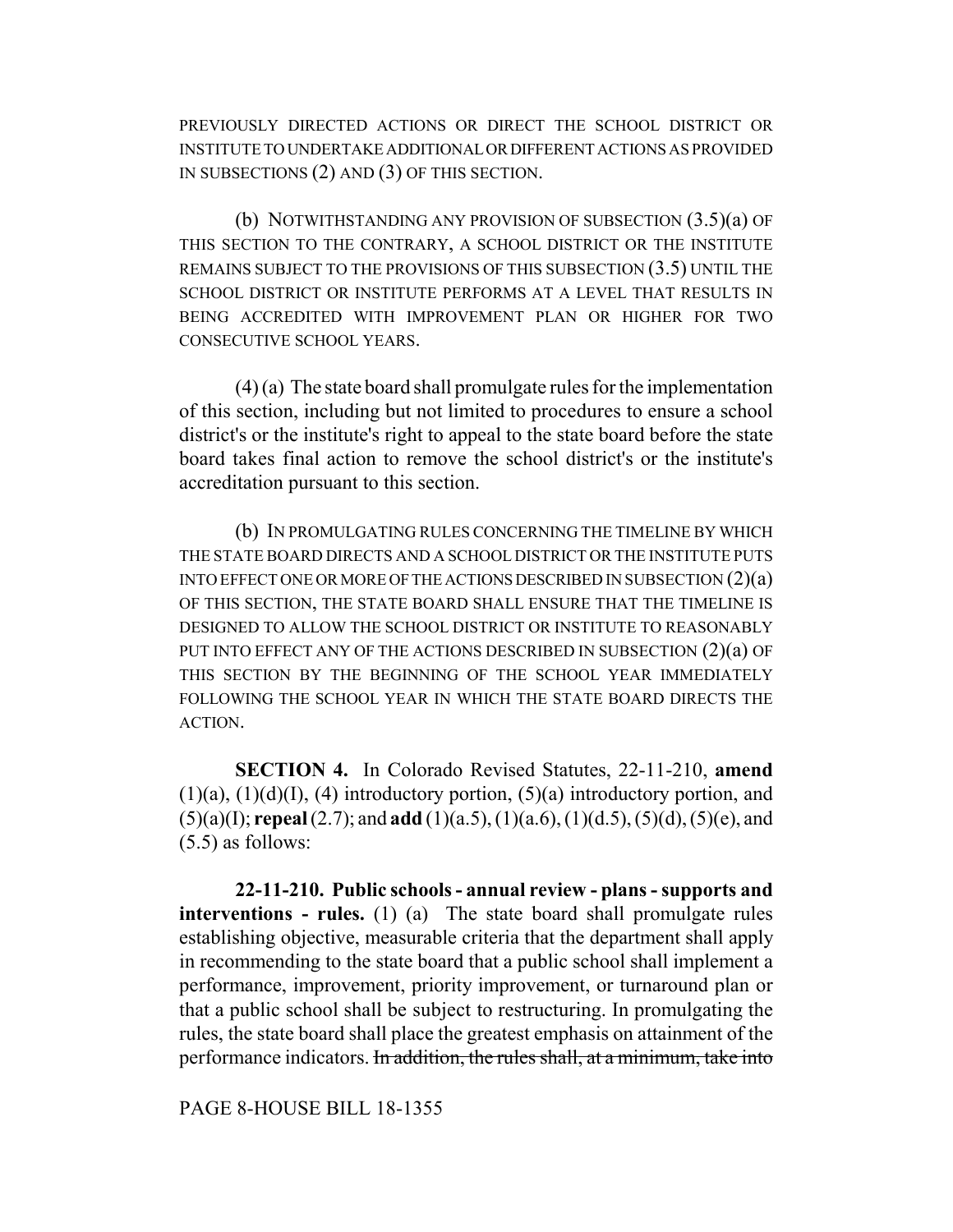consideration:

(I) A public school's level of attainment of the statewide and school district or institute targets on the performance indicators and the public school's level of attainment of its own annual targets;

(II) A public school's level of attainment of the performance indicators compared with statewide attainment of the performance indicators;

(III) The length of time during which a public school has been unable to meet the statewide targets, the school district or institute targets, or its own targets;

(IV) The improvements, changes, and interventions a public school implements to improve its performance if it is not meeting the statewide targets, the school district or institute targets, or its own targets; and

(V) The progress a public school makes in improving its performance and in moving closer to meeting the statewide targets, the school district or institute targets, and its own targets.

(a.5) THE DEPARTMENT SHALL NOTIFY EACH SCHOOL DISTRICT AND THE INSTITUTE OF THE INITIAL RECOMMENDATION OF THE TYPE OF PLAN THAT EACH DISTRICT PUBLIC SCHOOL OR INSTITUTE CHARTER SCHOOL MUST ADOPT. IF A SCHOOL DISTRICT OR THE INSTITUTE DISAGREES WITH ONE OR MORE OF THE DEPARTMENT'S INITIAL PLAN RECOMMENDATIONS, THE SCHOOL DISTRICT OR INSTITUTE MAY SUBMIT TO THE DEPARTMENT A REQUEST FOR RECONSIDERATION. THE STATE BOARD SHALL PROMULGATE RULES SPECIFYING THE INFORMATION THE DEPARTMENT MUST TAKE INTO ACCOUNT IN DETERMINING THE FINAL PLAN RECOMMENDATION, WHICH MAY INCLUDE:

(I) THE LENGTH OF TIME DURING WHICH THE PUBLIC SCHOOL HAS BEEN UNABLE TO MEET THE STATEWIDE TARGETS;

(II) THE IMPROVEMENTS, CHANGES, AND INTERVENTIONS THE PUBLIC SCHOOL HAS IMPLEMENTED AND IS IMPLEMENTING TO IMPROVE ITS PERFORMANCE IF IT IS NOT MEETING THE STATEWIDE TARGETS;

(III) THE PROGRESS THE PUBLIC SCHOOL IS MAKING IN IMPROVING ITS

PAGE 9-HOUSE BILL 18-1355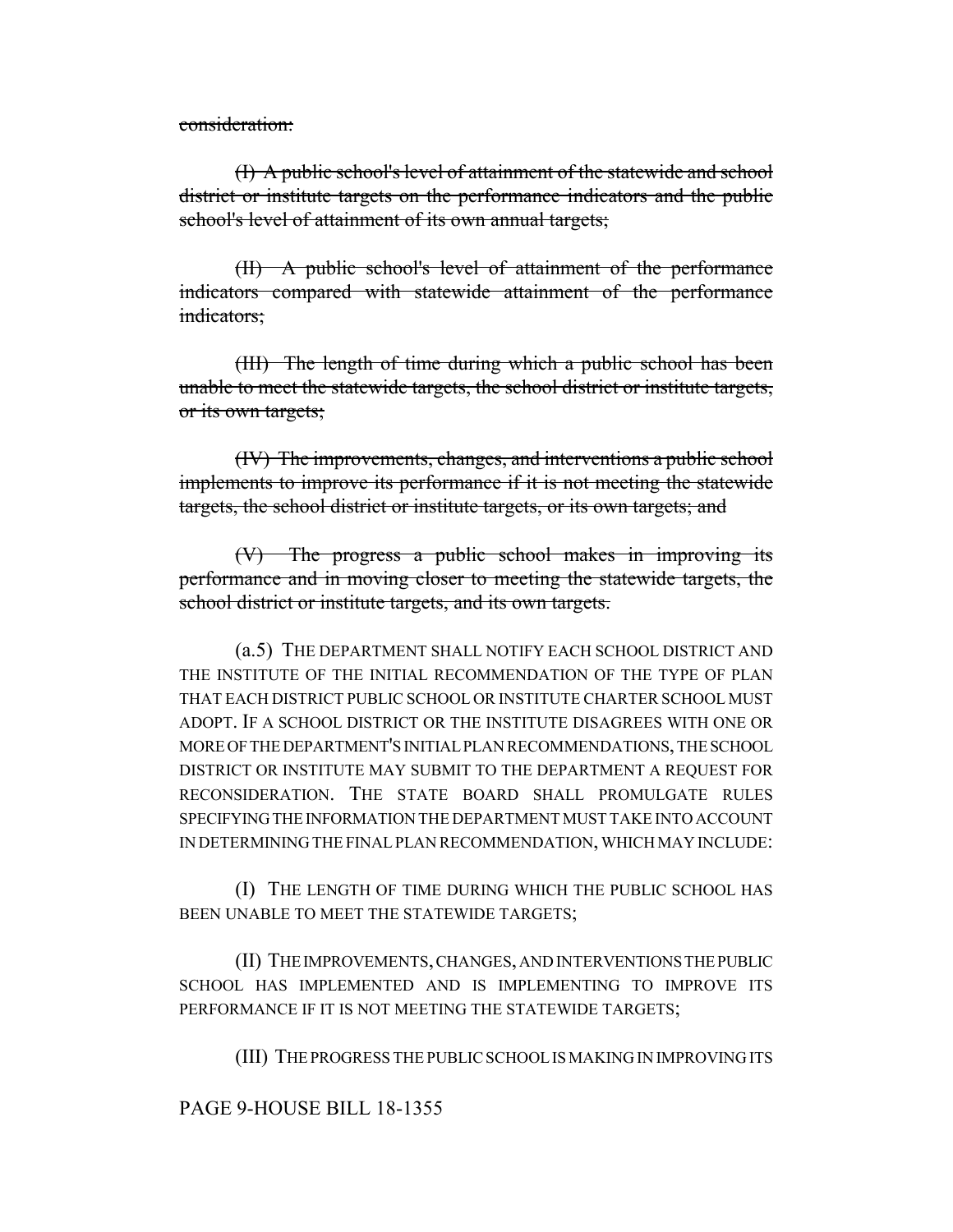PERFORMANCE AND IN APPROACHING ACHIEVEMENT OF THE STATEWIDE TARGETS AND THE DEGREE TO WHICH THE PUBLIC SCHOOL IS NOT ACHIEVING THE STATEWIDE TARGETS;

(IV) THE PERCENTAGE OF GRADE LEVELS WITHIN THE PUBLIC SCHOOL THAT ARE REQUIRED TO TAKE STATEWIDE ASSESSMENTS;

(V) THE PUPIL ENROLLMENT OF THE PUBLIC SCHOOL AS IT MAY AFFECT THE RELIABILITY OF THE ASSESSMENT DATA;

(VI) FOR A HIGH SCHOOL, THE PERCENTAGES OF STUDENTS ENROLLED IN THE HIGH SCHOOL WHO, BASED ON ATTAINMENT OF COURSE CREDITS OR DEMONSTRATED COMPETENCIES, ARE ON SCHEDULE TO GRADUATE WITHIN FOUR, FIVE, SIX, OR SEVEN YEARS; AND

(VII) ANY SUPPLEMENTAL DATA FOR GRADE LEVELS FOR WHICH THERE ARE NOT STATEWIDE ASSESSMENTS THAT INDICATE THE PUBLIC SCHOOL IS MEETING THE STATEWIDE TARGETS ON THE PERFORMANCE INDICATORS, IF THE DEPARTMENT DETERMINES THE SUPPLEMENTAL DATA IS VALID AND RELIABLE AND DERIVED FROM ASSESSMENTS THAT ARE ALIGNED WITH THE STATE STANDARDS ADOPTED PURSUANT TO SECTION 22-7-1005.

(a.6) THE DEPARTMENT SHALL NOTIFY EACH SCHOOL DISTRICT AND THE INSTITUTE OF THE FINAL PLAN RECOMMENDATIONS FOR EACH DISTRICT PUBLIC SCHOOL OR INSTITUTE CHARTER SCHOOL WITHIN THE TIME FRAMES ADOPTED BY RULE OF THE STATE BOARD.

(d) (I) The state board by rule shall specify how long a public school may implement an improvement, priority improvement, or turnaround plan; except that the state board shall not allow a public school to continue implementing a priority improvement or turnaround plan for longer than a combined total of five consecutive school years before requiring the school district or the institute to restructure or close the public school BEGINNING WITH THE 2018-19 SCHOOL YEAR, IF A PUBLIC SCHOOL PERFORMS AT A LEVEL THAT RESULTS IN BEING REQUIRED TO ADOPT A PRIORITY IMPROVEMENT OR TURNAROUND PLAN FOR TWO CONSECUTIVE YEARS FOLLOWED BY THREE CONSECUTIVE OR NONCONSECUTIVE YEARS, RESULTING IN A TOTAL OF FIVE YEARS OF PERFORMANCE AT SUCH A LEVEL, THE STATE BOARD SHALL REQUIRE THE SCHOOL DISTRICT, FOR A PUBLIC SCHOOL OF THE SCHOOL DISTRICT, OR THE INSTITUTE, FOR AN INSTITUTE CHARTER SCHOOL, TO TAKE

PAGE 10-HOUSE BILL 18-1355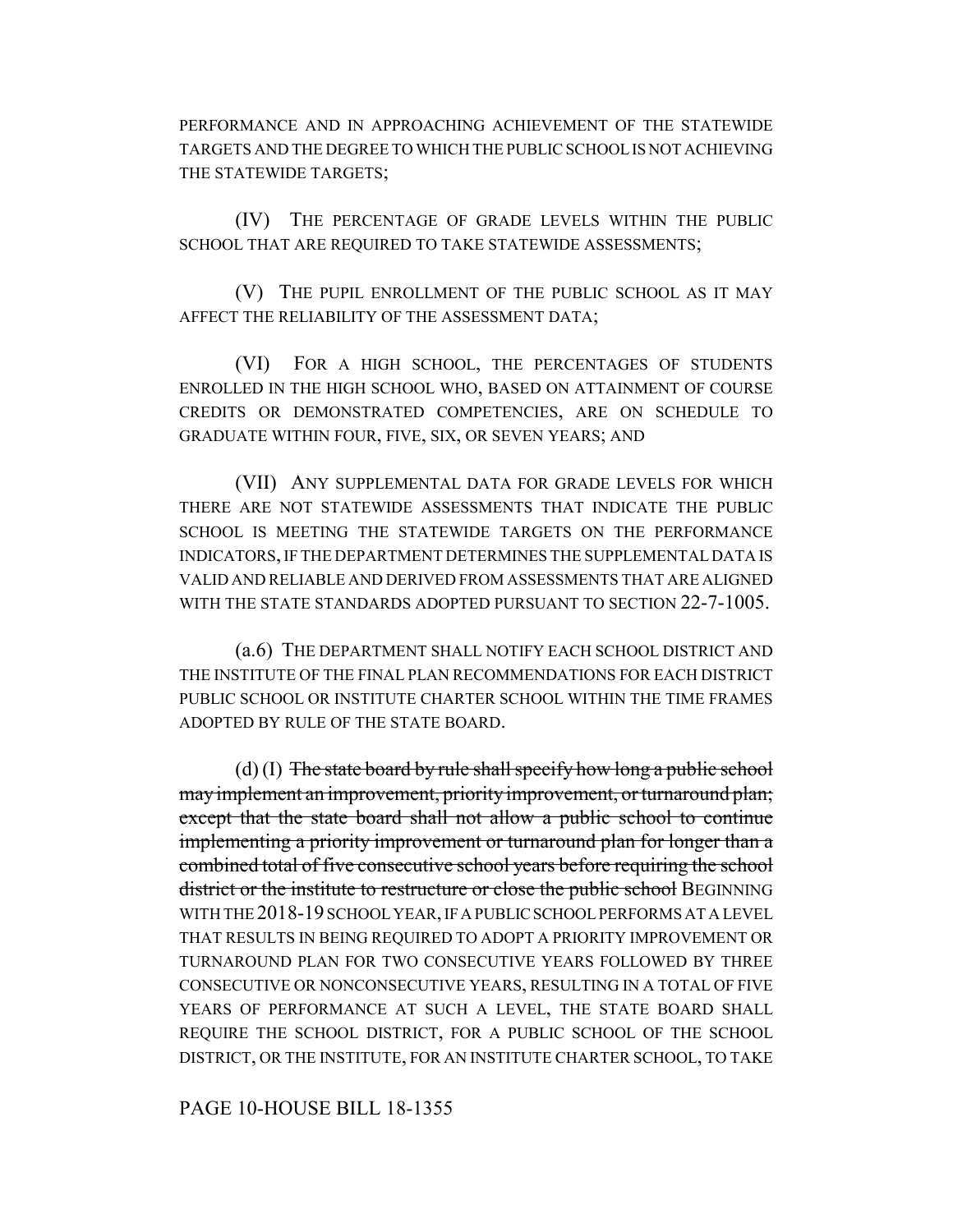ONE OF THE ACTIONS DESCRIBED IN SUBSECTION  $(5)(a)$  OF THIS SECTION; EXCEPT THAT, IF, BEFORE THE FIVE YEARS HAVE ACCUMULATED, THE PUBLIC SCHOOL PERFORMS FOR AT LEAST TWO CONSECUTIVE YEARS AT A LEVEL THAT RESULTS IN THE PUBLIC SCHOOL BEING REQUIRED TO ADOPT AN IMPROVEMENT OR PERFORMANCE PLAN, THE FIVE YEARS STOP ACCUMULATING UNLESS THE PUBLIC SCHOOL AGAIN PERFORMS AT A LEVEL THAT RESULTS IN BEING REQUIRED TO ADOPT A PRIORITY IMPROVEMENT OR TURNAROUND PLAN FOR TWO CONSECUTIVE YEARS, AT WHICH TIME THE PUBLIC SCHOOL IS AGAIN IN THE FIRST TWO OF THE FIVE YEARS. FOR THE TIME DURING WHICH THE FIVE YEARS OF PERFORMANCE ARE ACCUMULATING, A PUBLIC SCHOOL IS ON PERFORMANCE WATCH.

 $(d.5)$  NOTWITHSTANDING ANY PROVISION OF SUBSECTION  $(1)(d)(I)$ OF THIS SECTION TO THE CONTRARY, AT THE REQUEST OF THE SCHOOL DISTRICT, IN CONSULTATION WITH THE AFFECTED SCHOOL ACCOUNTABILITY COMMITTEE AND, IN THE CASE OF A DISTRICT CHARTER SCHOOL, WITH THE CONSENT OF THE GOVERNING BOARD OF THE DISTRICT CHARTER SCHOOL, OR THE INSTITUTE, WITH THE CONSENT OF THE GOVERNING BOARD, AND IN CONSULTATION WITH THE SCHOOL ACCOUNTABILITY COMMITTEE, OF THE AFFECTED INSTITUTE CHARTER SCHOOL, THE STATE BOARD MAY DIRECT THE SCHOOL DISTRICT, FOR A PUBLIC SCHOOL OF THE SCHOOL DISTRICT, OR THE INSTITUTE, FOR AN INSTITUTE CHARTER SCHOOL, TO TAKE ONE OF THE ACTIONS DESCRIBED IN SUBSECTION (5)(a) OF THIS SECTION EVEN THOUGH THE PUBLIC SCHOOL HAS NOT COMPLETED THE FIVE YEARS OF PERFORMANCE WATCH.IF THE STATE BOARD REQUIRES THE SCHOOL DISTRICT OR INSTITUTE TO TAKE ONE OF THE ACTIONS DESCRIBED IN SUBSECTION (5)(a) OF THIS SECTION, THE PUBLIC SCHOOL IS SUBJECT TO THE PROVISIONS OF SUBSECTION (5.5) OF THIS SECTION.

(2.7) As part of the presentation to the joint education committee required by section 2-7-203, C.R.S., in 2015, the department shall report progress in using the assessment results received pursuant to section 22-7-1006.3 to calculate fairly and in a timely manner each public school's achievement of the performance indicators. The department shall recommend to the joint education committee whether the provisions of subsection  $(2.5)$  of this section should be extended to apply in subsequent school years.

(4) The commissioner may assign the state review panel to critically evaluate a public school's priority improvement plan and shall assign the

## PAGE 11-HOUSE BILL 18-1355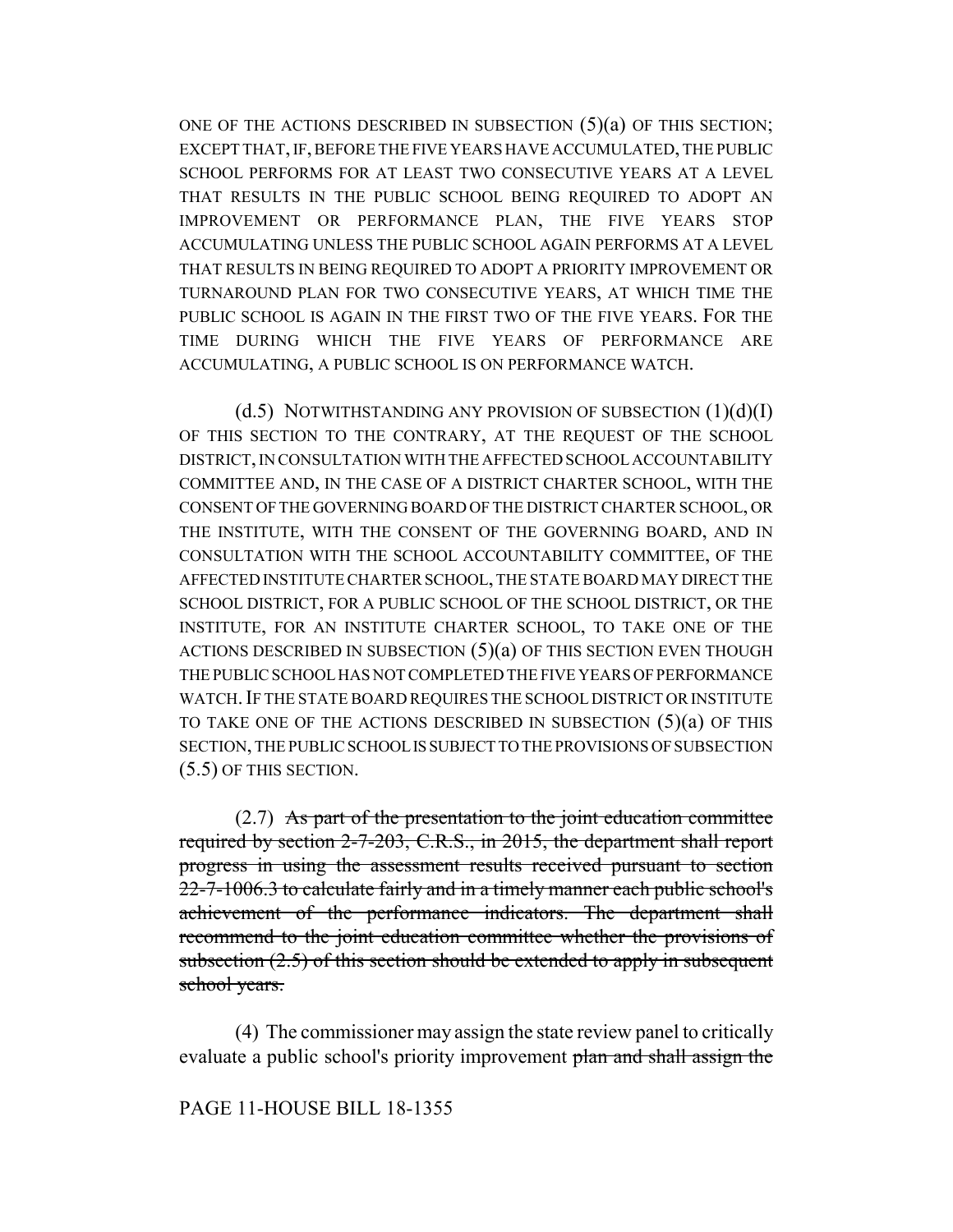state review panel to critically evaluate a public school's OR turnaround plan. THE COMMISSIONER MAY REQUIRE THE STATE REVIEW PANEL TO CONDUCT ONE OR MORE ON-SITE VISITS AS PART OF EVALUATING A PUBLIC SCHOOL'S PLAN. Based on its evaluation, the state review panel shall report to the commissioner, and the state board, AND THE LOCAL SCHOOL BOARD OR THE INSTITUTE recommendations concerning:

(5) (a) If a public school fails to make adequate progress under its turnaround plan or continues to operate under a priority improvement or turnaround plan for a combined total of five consecutive school years ON PERFORMANCE WATCH FOR THE FULL FIVE YEARS, the commissioner shall assign the state review panel to critically evaluate the public school's performance, and WHICH EVALUATION MUST INCLUDE AT LEAST ONE ON-SITE VISIT TO THE PUBLIC SCHOOL. UPON COMPLETING THE EVALUATION, THE STATE REVIEW PANEL SHALL determine whether to recommend:

(I) With regard to a district public school that is not a charter school, that the district public school should be PARTIALLY OR WHOLLY managed by a private or public entity other than the school district. THE LOCAL SCHOOL BOARD AND THE DEPARTMENT SHALL ENSURE THAT THE PRIVATE OR PUBLIC ENTITY USES RESEARCH-BASED STRATEGIES AND HAS A PROVEN RECORD OF SUCCESS WORKING WITH SCHOOLS UNDER SIMILAR CIRCUMSTANCES.

(d) THE PRIORITY IMPROVEMENT OR TURNAROUND PLAN THAT A PUBLIC SCHOOL ADOPTS FOR THE FOURTH YEAR IN WHICH THE PUBLIC SCHOOL IS ON PERFORMANCE WATCH MUST INCLUDE A GENERAL EXPLANATION FOR HOW THE SCHOOL DISTRICT, FOR A DISTRICT PUBLIC SCHOOL, OR THE INSTITUTE, FOR AN INSTITUTE CHARTER SCHOOL, MAY PUT INTO EFFECT EACH OF THE ACTIONS DESCRIBED IN SUBSECTION  $(5)(a)$  OF THIS SECTION AS THEY PERTAIN TO A DISTRICT PUBLIC SCHOOL, DISTRICT CHARTER SCHOOL, OR INSTITUTE CHARTER SCHOOL.

(e) IN PROMULGATING RULES CONCERNING THE TIMELINE BY WHICH THE STATE BOARD DIRECTS AND A SCHOOL DISTRICT, FOR A DISTRICT PUBLIC SCHOOL, OR THE INSTITUTE, FOR AN INSTITUTE CHARTER SCHOOL, PUTS INTO EFFECT ONE OR MORE OF THE ACTIONS DESCRIBED IN SUBSECTION (5)(a) OF THIS SECTION, THE STATE BOARD SHALL ENSURE THAT THE TIMELINE IS DESIGNED TO ALLOW THE SCHOOL DISTRICT OR INSTITUTE TO REASONABLY PUT INTO EFFECT ANY OF THE ACTIONS DESCRIBED IN SUBSECTION  $(5)(a)$  OF THIS SECTION BY THE BEGINNING OF THE SCHOOL YEAR IMMEDIATELY

PAGE 12-HOUSE BILL 18-1355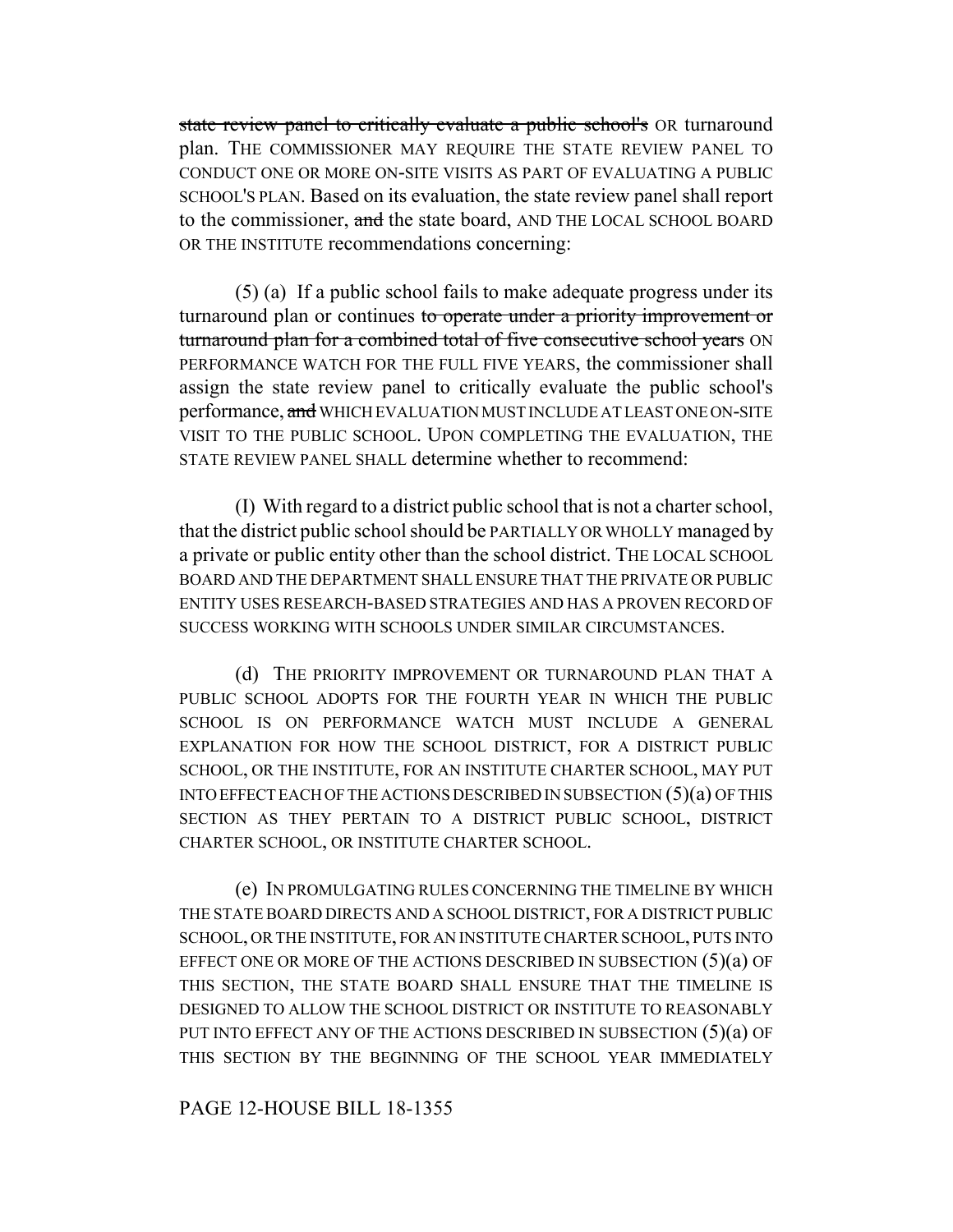FOLLOWING THE SCHOOL YEAR IN WHICH THE STATE BOARD DIRECTS THE ACTION.

(5.5) (a) SO LONG AS A PUBLIC SCHOOL PERFORMS AT A LEVEL THAT RESULTS IN BEING REQUIRED TO IMPLEMENT A PRIORITY IMPROVEMENT OR TURNAROUND PLAN, AFTER THE STATE BOARD INITIALLY DIRECTS THE LOCAL SCHOOL BOARD OR INSTITUTE BOARD TO TAKE ACTION AS PROVIDED IN SUBSECTION (5)(b) OF THIS SECTION, THE COMMISSIONER MAY IN ANY YEAR, BUT SHALL EVERY TWO YEARS, ASSIGN THE STATE REVIEW PANEL TO CRITICALLY EVALUATE THE PUBLIC SCHOOL'S PERFORMANCE AND RECOMMEND ONE OR MORE OF THE ACTIONS DESCRIBED IN SUBSECTION (5)(a) OF THIS SECTION. IN EVALUATING THE PUBLIC SCHOOL'S PERFORMANCE AND RECOMMENDING ACTIONS, THE STATE REVIEW PANEL SHALL CONSIDER THE CRITERIA SPECIFIED IN SUBSECTION (4) OF THIS SECTION. THE STATE BOARD SHALL CONSIDER THE RECOMMENDATIONS OF THE STATE REVIEW PANEL, THE ACTIONS THAT THE LOCAL SCHOOL BOARD OR INSTITUTE BOARD WAS PREVIOUSLY DIRECTED TO TAKE WITH REGARD TO THE PUBLIC SCHOOL, THE FIDELITY WITH WHICH THE SCHOOL DISTRICT OR INSTITUTE AND THE PUBLIC SCHOOL HAVE IMPLEMENTED THE DIRECTED ACTIONS, AND WHETHER THE AMOUNT OF TIME THAT THE SCHOOL DISTRICT OR INSTITUTE AND THE PUBLIC SCHOOL HAVE HAD TO IMPLEMENT THE ACTIONS IS REASONABLY SUFFICIENT TO ACHIEVE RESULTS. THE STATE BOARD SHALL EITHER REQUIRE THE LOCAL SCHOOL BOARD OR INSTITUTE BOARD TO CONTINUE THE PREVIOUSLY DIRECTED ACTIONS OR DIRECT THE LOCAL SCHOOL BOARD OR INSTITUTE BOARD TO UNDERTAKE ADDITIONAL OR DIFFERENT ACTIONS AS PROVIDED IN SUBSECTION  $(5)(b)$  OF THIS SECTION.

(b) NOTWITHSTANDING ANY PROVISION OF SUBSECTION (5.5)(a) OF THIS SECTION TO THE CONTRARY, A PUBLIC SCHOOL REMAINS SUBJECT TO THE PROVISIONS OF THIS SUBSECTION (5.5) UNTIL THE PUBLIC SCHOOL PERFORMS AT A LEVEL THAT RESULTS IN BEING REQUIRED TO IMPLEMENT AN IMPROVEMENT OR PERFORMANCE PLAN FOR TWO CONSECUTIVE SCHOOL YEARS.

**SECTION 5.** In Colorado Revised Statutes, **add** 22-11-211 as follows:

**22-11-211. Performance watch - parent and community meeting - school districts - institute - public schools.** (1) (a) IN THE THIRD YEAR IN WHICH A SCHOOL DISTRICT OR THE INSTITUTE IS ACCREDITED WITH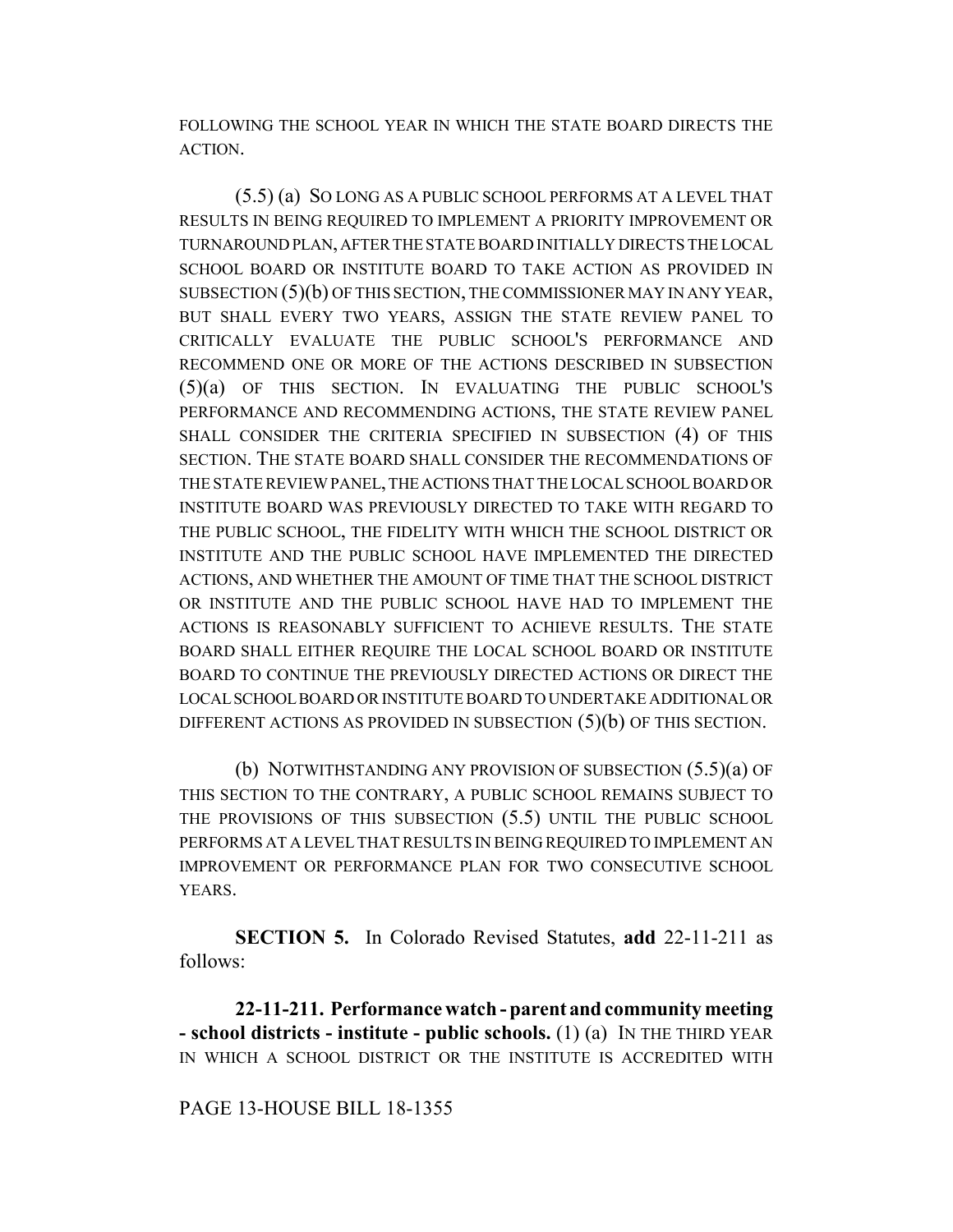PRIORITY IMPROVEMENT PLAN OR LOWER WHILE ON PERFORMANCE WATCH, THE SCHOOL DISTRICT OR INSTITUTE, WHICHEVER IS APPLICABLE, SHALL HOST A PARENT AND COMMUNITY MEETING TO DISCUSS THE SCHOOL DISTRICT'S OR THE INSTITUTE'S ACCREDITATION LEVEL. THE APPROPRIATE DEPARTMENT PERSONNEL SHALL ATTEND THE MEETING. THE SCHOOL DISTRICT OR INSTITUTE PERSONNEL AND THE DEPARTMENT PERSONNEL SHALL ENSURE THAT THE FOLLOWING INFORMATION IS PRESENTED AT THE MEETING:

(I) AN EXPLANATION OF THE ACCREDITATION AND ACCOUNTABILITY SYSTEM;

(II) THE POSSIBLE OUTCOMES OF BEING ON PERFORMANCE WATCH;

(III) THE REASONS FOR WHICH THE SCHOOL DISTRICT OR INSTITUTE IS ACCREDITED WITH PRIORITY IMPROVEMENT PLAN OR LOWER;

(IV) THE OPTIONS IMMEDIATELY AVAILABLE TO THE SCHOOL DISTRICT OR INSTITUTE FOR IMPROVING PERFORMANCE;

(V) THE OTHER SCHOOL OPTIONS AVAILABLE TO STUDENTS; AND

(VI) THE ACTIONS THE STATE BOARD MAY REQUIRE THE SCHOOL DISTRICT OR INSTITUTE TO TAKE IF ITS PERFORMANCE DOES NOT SIGNIFICANTLY IMPROVE WHILE ON PERFORMANCE WATCH.

(b) INFORMATION CONCERNING WAYS IN WHICH PARENTS AND MEMBERS OF THE COMMUNITY MAY SUPPORT IMPROVEMENT EFFORTS IN THE PUBLIC SCHOOLS OF THE SCHOOL DISTRICT OR INSTITUTE CHARTER SCHOOLS MAY ALSO BE PRESENTED AT THE PARENT AND COMMUNITY MEETING.

(c) NOTWITHSTANDING THE PROVISIONS OF SUBSECTION (1)(a) OF THIS SECTION TO THE CONTRARY, A SCHOOL DISTRICT, IN CONSULTATION WITH THE DISTRICT ACCOUNTABILITY COMMITTEE, OR THE INSTITUTE MAY CHOOSE TO HOLD THE PARENT AND COMMUNITY MEETING IN THE SECOND YEAR IN WHICH THE SCHOOL DISTRICT OR INSTITUTE IS ACCREDITED WITH PRIORITY IMPROVEMENT PLAN OR LOWER WHILE ON PERFORMANCE WATCH.

(2) (a) IN THE THIRD YEAR IN WHICH A PUBLIC SCHOOL IS REQUIRED TO ADOPT A PRIORITY IMPROVEMENT OR TURNAROUND PLAN WHILE ON

PAGE 14-HOUSE BILL 18-1355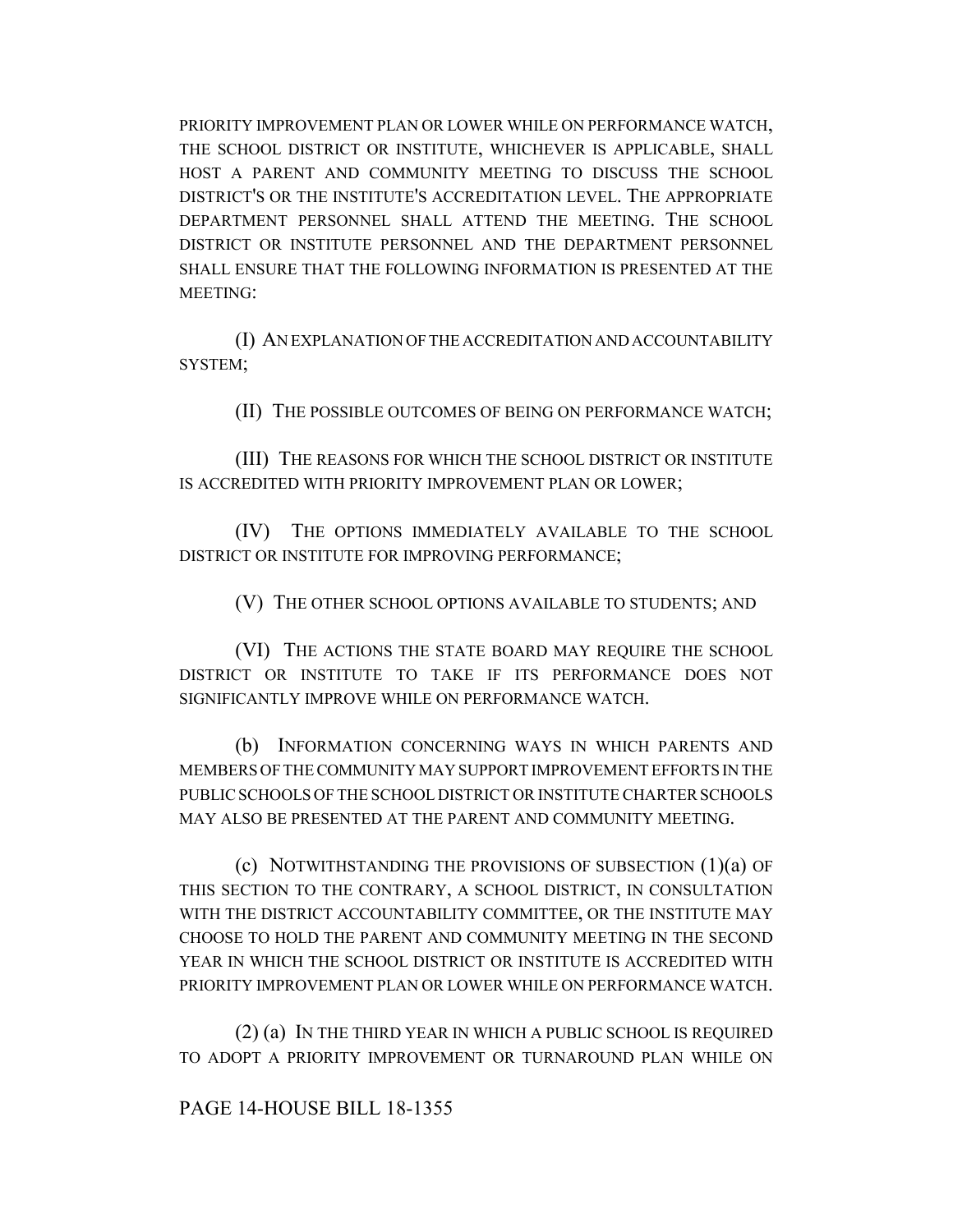PERFORMANCE WATCH, THE PUBLIC MEETING REQUIRED IN SECTION 22-32-142(2) FOR A DISTRICT PUBLIC SCHOOL AND SECTION 22-30.5-520 (2) FOR AN INSTITUTE CHARTER SCHOOL MUST INCLUDE A PARENT AND COMMUNITY MEETING FOR THE PUBLIC SCHOOL TO DISCUSS THE LEVEL OF PERFORMANCE PLAN THAT THE PUBLIC SCHOOL IS REQUIRED TO ADOPT. THE APPROPRIATE DEPARTMENT PERSONNEL SHALL ATTEND THE MEETING. THE SCHOOL DISTRICT OR INSTITUTE PERSONNEL AND THE DEPARTMENT PERSONNEL SHALL ENSURE THAT THE INFORMATION SPECIFIED IN SUBSECTION (1)(a) OF THIS SECTION, AS IT APPLIES TO THE PUBLIC SCHOOL, IS PRESENTED AT THE MEETING. THE SCHOOL DISTRICT OR INSTITUTE SHALL ENSURE THAT THE EDUCATIONAL LEADERS AT THE PUBLIC SCHOOL AND PARENTS OF STUDENTS ENROLLED IN THE PUBLIC SCHOOL ALSO HAVE AN OPPORTUNITY TO PRESENT INFORMATION CONCERNING THE PUBLIC SCHOOL. INFORMATION CONCERNING WAYS IN WHICH PARENTS AND MEMBERS OF THE COMMUNITY MAY SUPPORT IMPROVEMENT EFFORTS IN THE PUBLIC SCHOOL MAY ALSO BE PRESENTED AT THE PARENT AND COMMUNITY MEETING.

(b) NOTWITHSTANDING THE PROVISIONS OF SUBSECTION (2)(a) OF THIS SECTION TO THE CONTRARY, A SCHOOL DISTRICT, ON BEHALF OF A PUBLIC SCHOOL OF THE SCHOOL DISTRICT, OR THE INSTITUTE, ON BEHALF OF AN INSTITUTE CHARTER SCHOOL, MAY CHOOSE TO HOLD THE PARENT AND COMMUNITY MEETING IN THE SECOND YEAR IN WHICH THE PUBLIC SCHOOL IS REQUIRED TO ADOPT A PRIORITY IMPROVEMENT OR TURNAROUND PLAN WHILE ON PERFORMANCE WATCH. THE SCHOOL DISTRICT MAY HOLD THE PUBLIC MEETING IN THE SECOND YEAR ONLY AFTER CONSULTING WITH THE AFFECTED SCHOOL ACCOUNTABILITY COMMITTEE AND, IN THE CASE OF A DISTRICT CHARTER SCHOOL, OBTAINING THE CONSENT OF THE GOVERNING BOARD OF THE DISTRICT CHARTER SCHOOL. THE INSTITUTE MAY HOLD THE PUBLIC MEETING IN THE SECOND YEAR ONLY WITH THE CONSENT OF THE GOVERNING BOARD OF THE INSTITUTE CHARTER SCHOOL AND AFTER CONSULTING WITH THE AFFECTED SCHOOL ACCOUNTABILITY COMMITTEE.

(3) (a) A SCHOOL DISTRICT SHALL ENSURE THAT LOCAL SCHOOL BOARD MEMBERS, SCHOOL DISTRICT PERSONNEL, PUBLIC SCHOOL PERSONNEL, LOCAL PARENT ADVOCACY ORGANIZATIONS, AND THE GENERAL COMMUNITY RECEIVE INFORMATION CONCERNING EACH PARENT AND COMMUNITY MEETING HELD FOR THE SCHOOL DISTRICT OR FOR A PUBLIC SCHOOL OF THE SCHOOL DISTRICT.

(b) THE INSTITUTE SHALL ENSURE THAT INSTITUTE BOARD MEMBERS,

### PAGE 15-HOUSE BILL 18-1355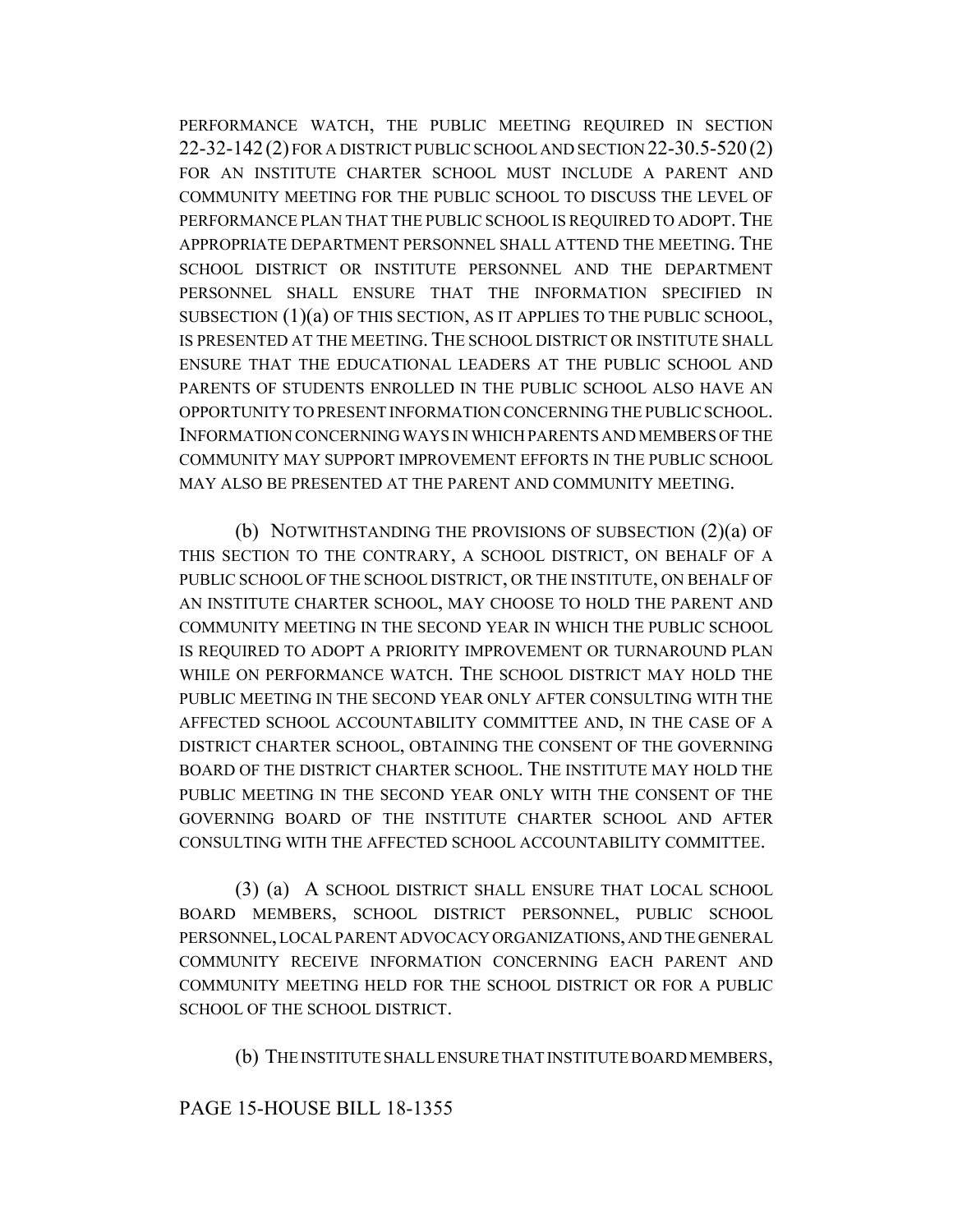INSTITUTE AND INSTITUTE CHARTER SCHOOL PERSONNEL, LOCAL PARENT ADVOCACY ORGANIZATIONS, AND THE GENERAL COMMUNITY RECEIVE INFORMATION CONCERNING EACH PARENT AND COMMUNITY MEETING HELD FOR THE INSTITUTE OR FOR AN INSTITUTE CHARTER SCHOOL.

(c) UPON THE REQUEST OF A SCHOOL DISTRICT OR THE INSTITUTE, THE DEPARTMENT, WITHIN EXISTING RESOURCES, MAY PROVIDE TECHNICAL ASSISTANCE IN CREATING A COMMUNICATION PLAN FOR A PARENT AND COMMUNITY MEETING FOR THE SCHOOL DISTRICT, THE INSTITUTE, OR A PUBLIC SCHOOL. FOR A SCHOOL DISTRICT OR INSTITUTE MEETING, THE SCHOOL DISTRICT OR INSTITUTE, WORKING WITH THE DEPARTMENT, SHALL INDIVIDUALLY NOTIFY THE PARENTS OF STUDENTS ENROLLED IN THE PUBLIC SCHOOLS OF THE SCHOOL DISTRICT OR THE INSTITUTE CHARTER SCHOOLS OF THE MEETING AND INVITE THEM TO ATTEND. FOR A PUBLIC SCHOOL MEETING, THE SCHOOL DISTRICT OR INSTITUTE SHALL INDIVIDUALLY NOTIFY THE PARENTS OF THE STUDENTS ENROLLED IN THE PUBLIC SCHOOL AND INVITE THEM TO THE MEETING. THE SCHOOL DISTRICT OR INSTITUTE SHALL DETERMINE THE FORM OF THE PARENTAL NOTIFICATION IN COOPERATION WITH THE DEPARTMENT. IF NECESSARY, THE DEPARTMENT MAY REQUEST PROOF OF DISTRIBUTION TO INDIVIDUAL PARENTS FROM THE SCHOOL DISTRICT OR INSTITUTE.

**SECTION 6.** In Colorado Revised Statutes, 22-11-205, **add** (1)(c) as follows:

**22-11-205. State review panel - creation.** (1) (c) IN ASSIGNING MEMBERS OF THE STATE REVIEW PANEL, THE COMMISSIONER SHALL ENSURE THAT AN INDIVIDUAL DOES NOT PARTICIPATE IN A SITE VISIT OR REVIEW OF A SCHOOL DISTRICT, THE INSTITUTE, OR A PUBLIC SCHOOL IF THE INDIVIDUAL, DIRECTLY OR THROUGH HIS OR HER EMPLOYER, HAS BEEN PAID BY THE SCHOOL DISTRICT, THE INSTITUTE, THE PUBLIC SCHOOL, OR THE DEPARTMENT TO PROVIDE SERVICES FOR THE SCHOOL DISTRICT, INSTITUTE, OR PUBLIC SCHOOL WHILE THE SCHOOL DISTRICT, INSTITUTE, OR PUBLIC SCHOOL IS ACCREDITED WITH PRIORITY IMPROVEMENT PLAN, ACCREDITED WITH TURNAROUND PLAN, OR REQUIRED TO ADOPT A PRIORITY IMPROVEMENT OR TURNAROUND PLAN.IF AN INDIVIDUAL WHO, AS PART OF THE STATE REVIEW PANEL, PARTICIPATES IN A SITE VISIT OR REVIEW OF A SCHOOL DISTRICT, THE INSTITUTE, OR A PUBLIC SCHOOL IS EMPLOYED BY AN ENTITY THAT LATER SEEKS TO PROVIDE SERVICES TO THE SCHOOL DISTRICT, INSTITUTE, OR PUBLIC SCHOOL, THE INDIVIDUAL SHALL NOT USE ANY INFORMATION OBTAINED AS

PAGE 16-HOUSE BILL 18-1355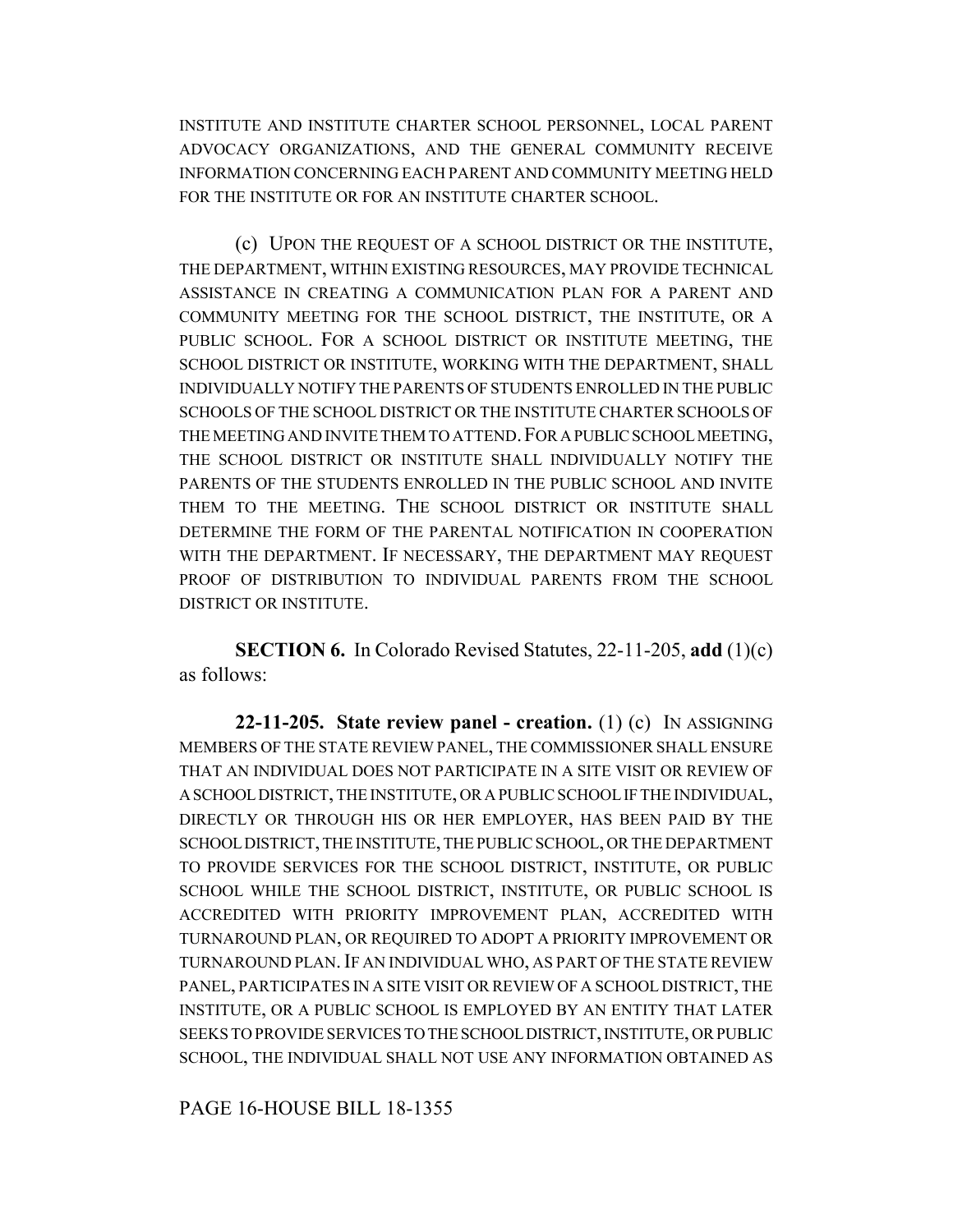A RESULT OF THE REVIEW TO BENEFIT THE EMPLOYING ENTITY UNLESS THE INFORMATION HAS BEEN MADE PUBLIC.

**SECTION 7.** In Colorado Revised Statutes, 22-11-306, **amend**  $(1)(c)$  and  $(2)(b)$  as follows:

**22-11-306. Accredited with turnaround plan - school district or institute - plan content - adoption.** (1) (c) Within the time frames specified in state board rule, the local school board shall submit the adopted district turnaround plan to the commissioner for review. by THE COMMISSIONER MAY ASSIGN the state review panel TO REVIEW THE TURNAROUND PLAN, IN WHICH CASE the state review panel shall critically evaluate the adopted district turnaround plan and make recommendations to the commissioner and the state board concerning the issues specified in section 22-11-208 (3). The commissioner may approve the adopted district turnaround plan or suggest modifications to the plan, taking into consideration any recommendations of the state review panel. The local school board shall revise the adopted district turnaround plan, if necessary, and resubmit the plan for approval within the time frames specified by state board rule.

(2) (b) Within the time frames specified in state board rule, the institute shall submit the adopted institute turnaround plan to the commissioner for review. by THE COMMISSIONER MAY ASSIGN the state review panel TO REVIEW THE TURNAROUND PLAN, IN WHICH CASE the state review panel shall critically evaluate the adopted institute turnaround plan and make recommendations to the commissioner and the state board concerning the issues specified in section 22-11-208 (3). The commissioner shall approve the adopted institute turnaround plan or suggest modifications to the plan, taking into consideration any recommendations of the state review panel. The institute shall revise the adopted institute turnaround plan, if necessary, and resubmit the plan for approval within the time frames specified by state board rule.

**SECTION 8.** In Colorado Revised Statutes, 22-11-103, **amend** (4); **repeal** (7), (18), and (22); and **add** (24.5) as follows:

**22-11-103. Definitions.** As used in this article 11, unless the context otherwise requires: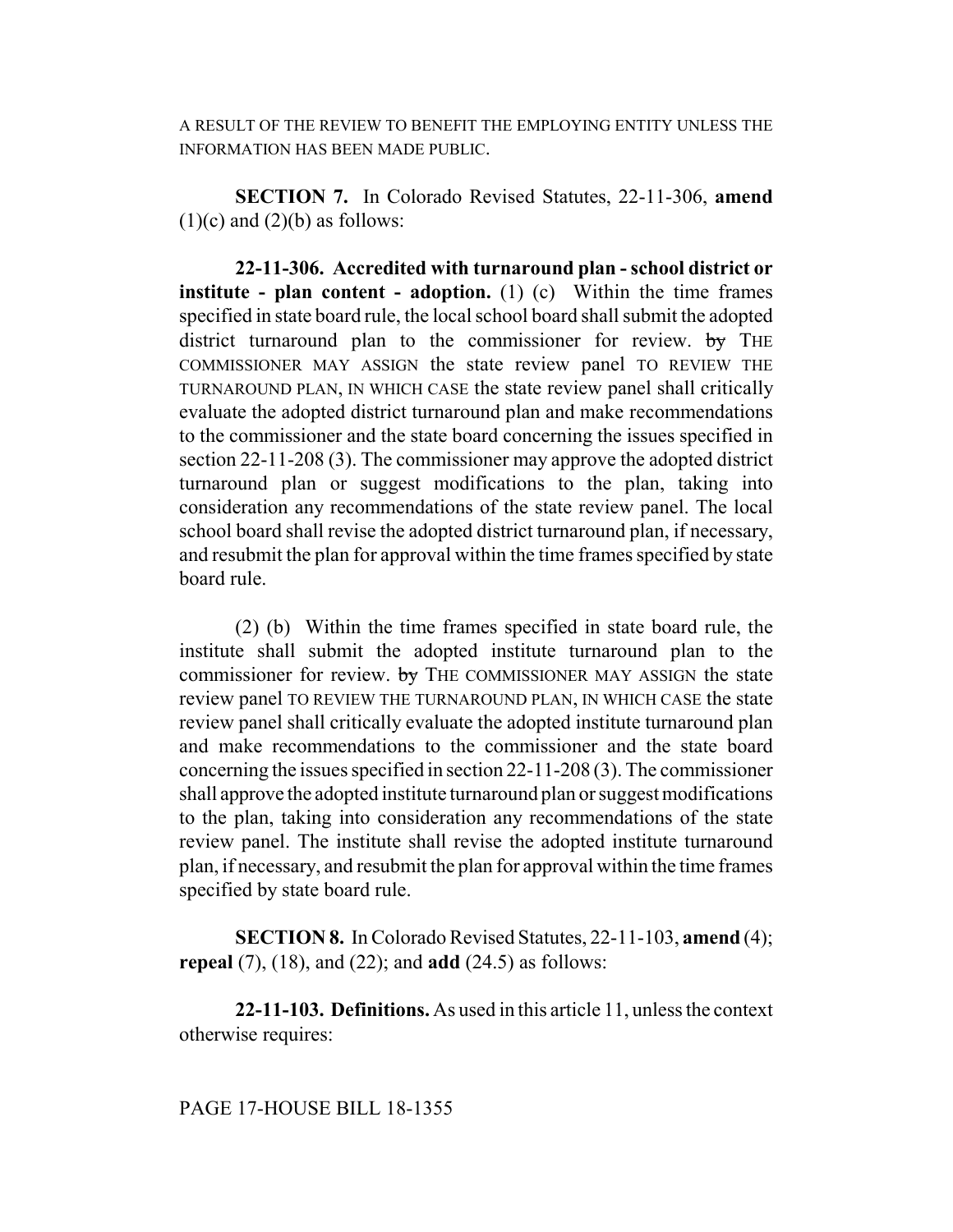(4) "Achievement level" OR "PERFORMANCE LEVEL" means the level of proficiency a student demonstrates on a statewide assessment.

(7) "Catch-up growth" means, for a student who scores at the achievement level of unsatisfactory or partially proficient on statewide assessments, the amount of academic growth the student must attain to score at the proficient achievement level on statewide assessments within three years or by tenth grade, whichever is sooner.

(18) "Keep-up growth" means, for a student who scores at the achievement level of proficient or advanced on statewide assessments, the amount of academic growth the student must attain to score at the proficient achievement level or higher on statewide assessments for the succeeding three years or until tenth grade, whichever is sooner.

(22) "Move-up growth" means, for a student who scores at the achievement level of proficient on statewide assessments, the amount of academic growth the student must attain to score at the advanced performance level on statewide assessments within three years or by tenth grade, whichever is sooner.

(24.5) "PERFORMANCE WATCH" MEANS:

(a) FOR A SCHOOL DISTRICT OR THE INSTITUTE, THE PERIOD OF FIVE YEARS DURING WHICH THE SCHOOL DISTRICT OR INSTITUTE PERFORMS AT A LEVEL THAT RESULTS IN BEING ACCREDITED WITH PRIORITY IMPROVEMENT PLAN OR LOWER AS DESCRIBED IN SECTION 22-11-207 (4)(a); AND

(b) FOR A PUBLIC SCHOOL, THE PERIOD OF FIVE YEARS DURING WHICH THE PUBLIC SCHOOL PERFORMS AT A LEVEL THAT RESULTS IN BEING REQUIRED TO ADOPT A PRIORITY IMPROVEMENT OR TURNAROUND PLAN AS DESCRIBED IN SECTION  $22-11-210$   $(1)(d)(I)$ .

**SECTION 9.** In Colorado Revised Statutes, 22-11-202, **amend**  $(1)(b)(III)$  and  $(1)(b)(VI)$  as follows:

**22-11-202. Colorado growth model - technical advisory panel rules.** (1) (b) In adopting and revising the Colorado growth model, the state board shall ensure that the model: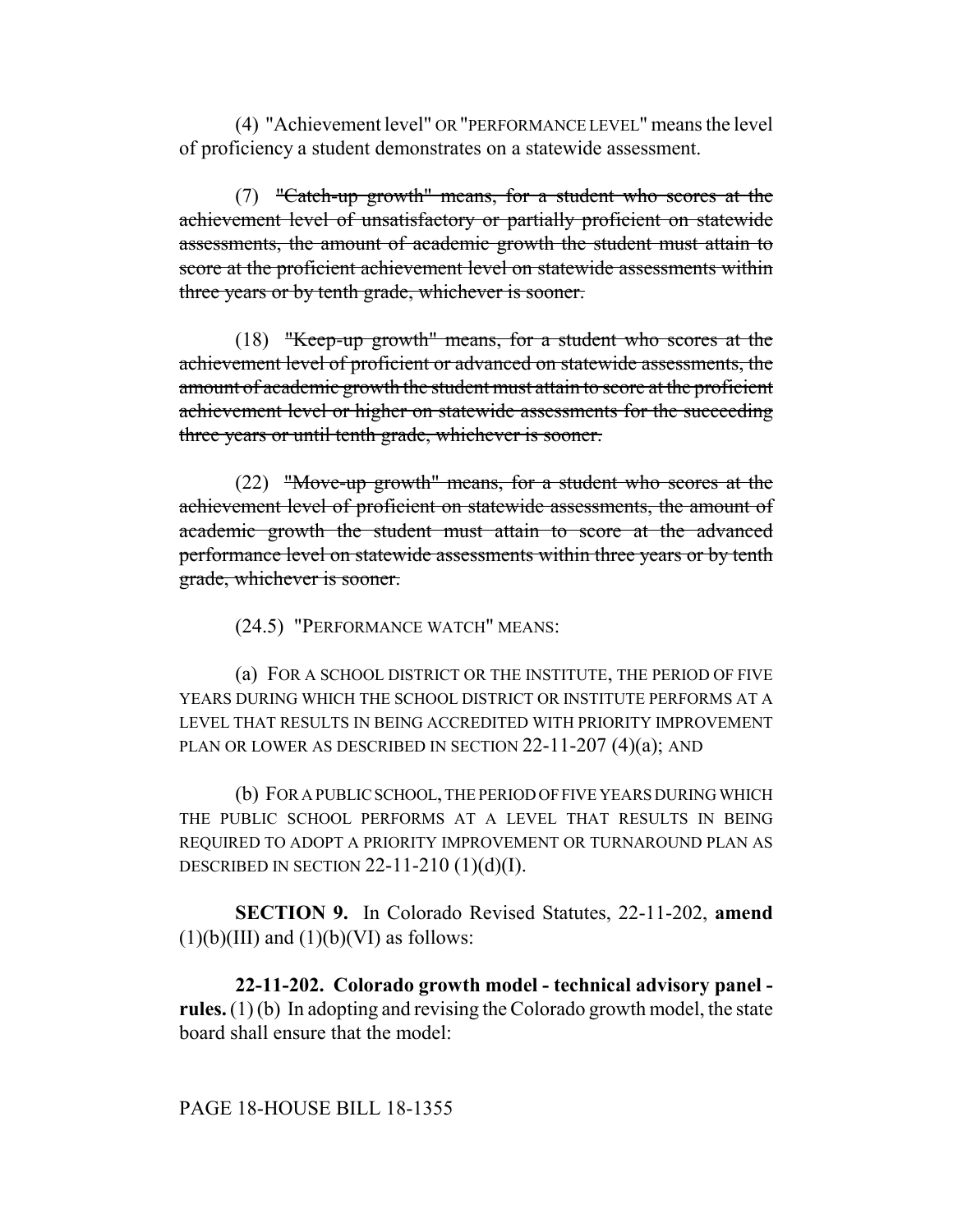(III) Can measure a student's progress toward meeting EACH OF the achievement level of "partially proficient", "proficient", or "advanced" PERFORMANCE LEVELS IDENTIFIED BY STATE BOARD RULE on THE statewide assessments;

(VI) Recognizes the improvement of a student whose scores on the statewide assessments increase even if the increase is not sufficient for the student to attain a higher achievement PERFORMANCE level;

**SECTION 10.** In Colorado Revised Statutes, 22-11-203, **amend**  $(1)(a)$ ; and **repeal**  $(1)(c)$ ,  $(1)(d)$ , and  $(3)$  as follows:

**22-11-203. Student longitudinal academic growth - calculation - data - research.** (1) (a) Each school year by a date established in state board rules, the department shall calculate, to the extent practicable, what will constitute adequate longitudinal academic growth for each student for that school year in each subject that is included in the statewide assessments. The department shall formulate the calculation in such a way that adequate longitudinal academic growth means:

(I) Catch-up growth for a student who scored at the unsatisfactory or partially proficient achievement level on the statewide assessments in the previous academic year, which is the amount of academic growth necessary to score at the proficient achievement level within three years or by the tenth grade, whichever comes sooner; and

(II) Keep-up growth for a student who scored at the proficient or advanced achievement level on the statewide assessments in the previous academic year, which is the amount of academic growth necessary to score at the proficient achievement level or higher for the succeeding three years or until the tenth grade, whichever is sooner.

(c) By the same date established for purposes of paragraph  $(a)$  of this subsection (1), the department shall calculate, to the extent practicable, for each student who scored at the proficient achievement level on the statewide assessments in the previous academic year, what will constitute move-up growth for the coming school year in each subject that is included in statewide assessments.

(d) Notwithstanding the provisions of paragraph (a) of this

### PAGE 19-HOUSE BILL 18-1355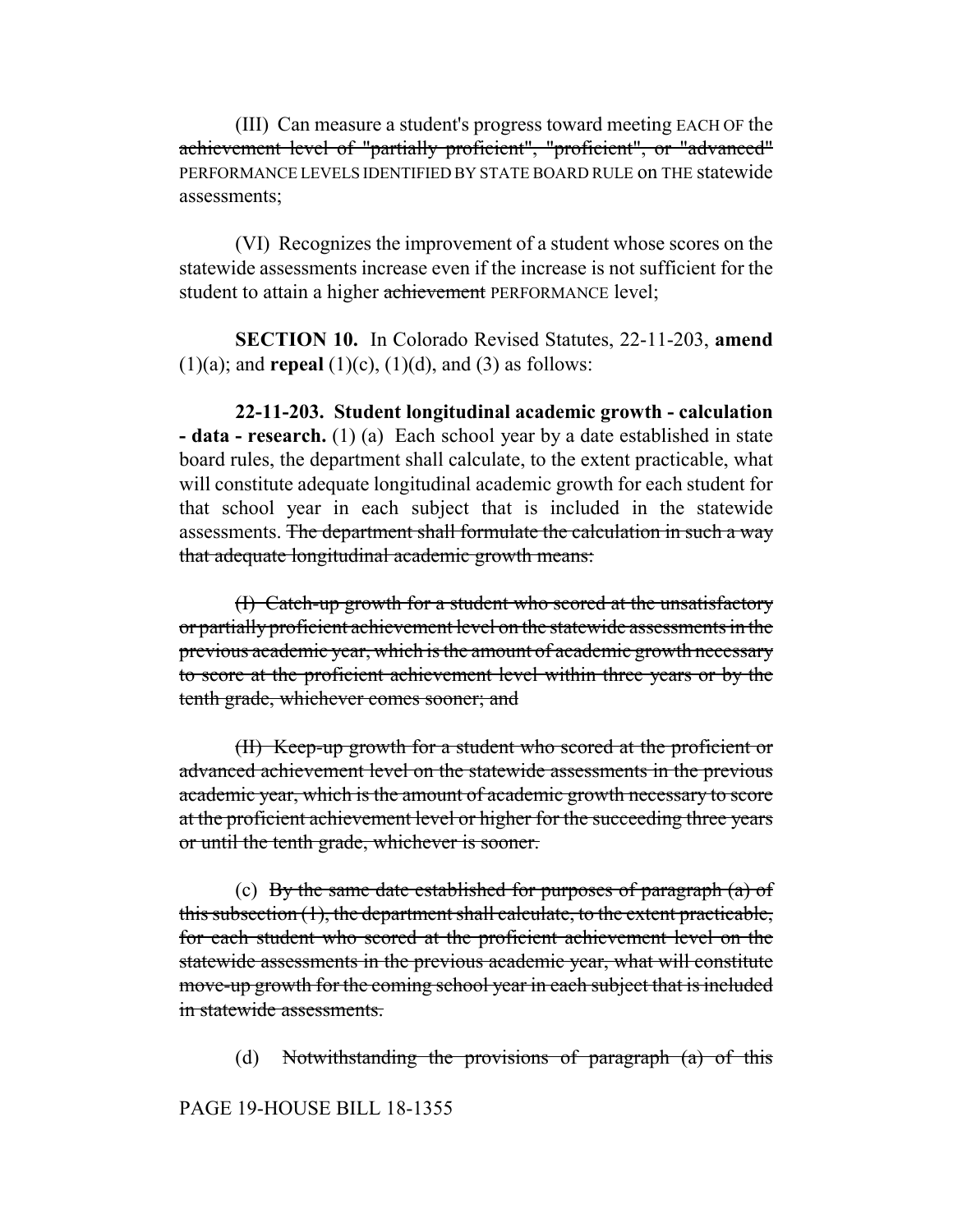subsection (1), the department may revise, as necessary, the definition of adequate longitudinal growth to incorporate the concept of move-up growth or to meet the requirements of federal law.

(3) The academic growth information required by subsection  $(2)$  of this section shall include, but need not be limited to:

(a) Information on whether each student made at least one year's academic growth in one year's time in the preceding school year;

(b) Whether the student made adequate academic growth for the preceding school year as calculated for the student pursuant to subsection (1) of this section;

(c) The longitudinal academic growth calculated for each student to attain catch-up, keep-up, or move-up growth, as described in subsection  $(1)$ of this section;

(d) The amount of growth for each student that would result in the student scoring at the partially proficient, proficient, and advanced achievement levels within one, two, and three years; and

(e) School performance indicators as calculated pursuant to section  $22 - 11 - 204$ 

**SECTION 11.** In Colorado Revised Statutes, 22-11-204, **amend** (1)(a); **repeal and reenact, with amendments,** (5); and **add** (1)(c) and  $(1)(d)$  as follows:

**22-11-204. Performance indicators - measures.** (1) (a) The department shall annually determine the level of attainment of each public school, each school district, the institute, and the state as a whole on each of the following performance indicators:

(I) Student longitudinal academic growth, based on the measures specified in subsection (2) of this section BASED ON STUDENTS' ACADEMIC PROGRESS, RELATIVE TO STUDENT PEERS AND ACROSS SCHOOL YEARS, TOWARD MEETING THE STATE STANDARDS ADOPTED PURSUANT TO SECTION 22-7-1005, AS MEASURED BY STUDENTS' SCORES ON THE STATEWIDE ASSESSMENTS ADMINISTERED PURSUANT TO SECTION 22-7-1006.3;

PAGE 20-HOUSE BILL 18-1355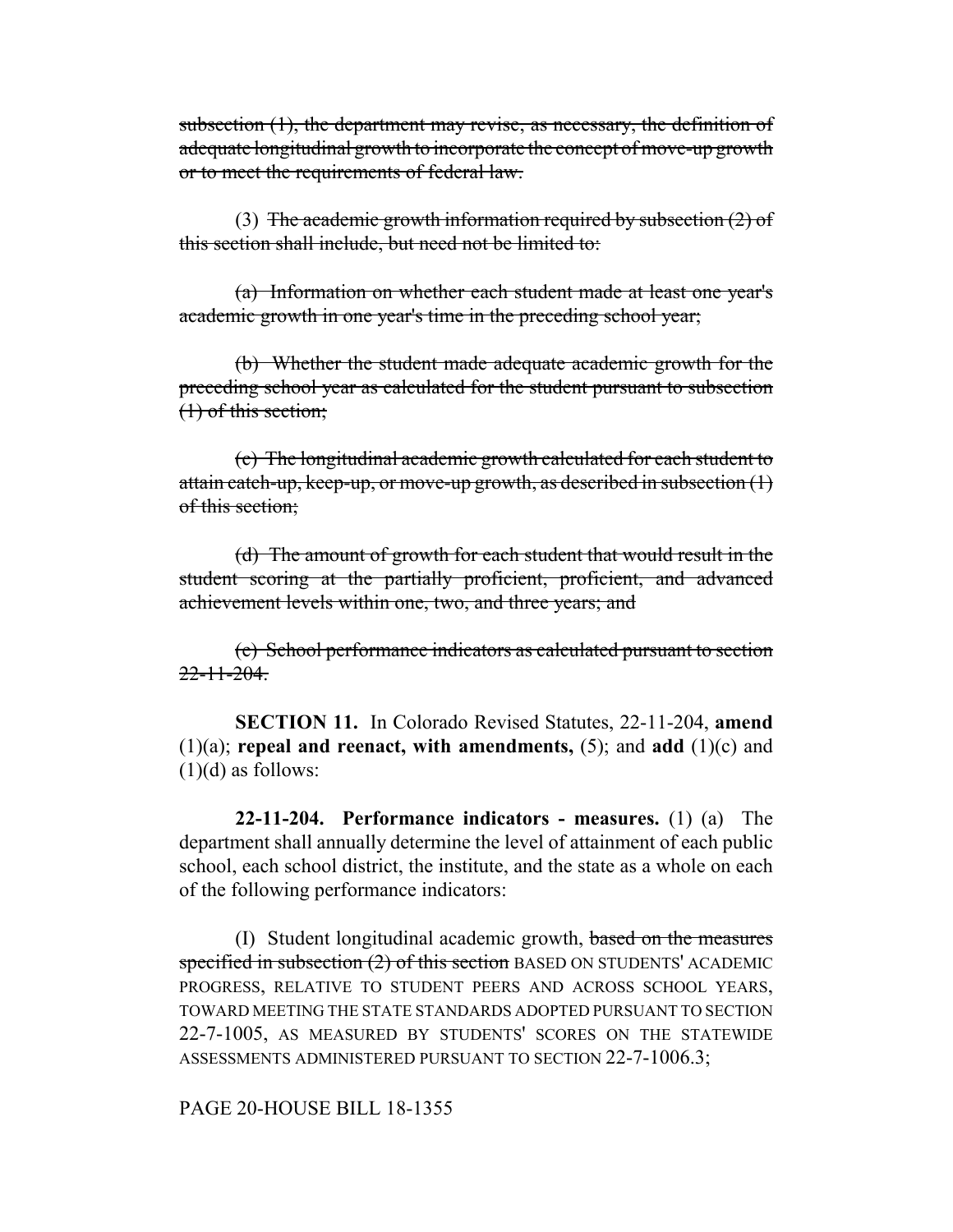(II) Student ACADEMIC achievement, levels on the statewide assessments, based on the measures specified in subsection (3) of this section BASED ON STUDENTS' ACADEMIC PERFORMANCE RELATIVE TO THE GRADE-LEVEL STATE STANDARDS ADOPTED PURSUANT TO SECTION 22-7-1005, AS MEASURED BY PERFORMANCE ON THE STATEWIDE ASSESSMENTS ADMINISTERED PURSUANT TO SECTION 22-7-1006.3; and

(III) Progress made in closing the achievement and growth gaps, based on the measures specified in subsection (5) of this section STUDENT ACADEMIC GROWTH TO STANDARDS, BASED ON STUDENTS' PROGRESS TOWARD MEETING THE STATE STANDARDS ADOPTED PURSUANT TO SECTION 22-7-1005 OR, FOR STUDENTS WHO MEET GRADE-LEVEL EXPECTATIONS ON THE STATE STANDARDS, PROGRESS TOWARD HIGHER LEVELS OF ACHIEVEMENT, IF AVAILABLE, AS MEASURED BY THE STATEWIDE ASSESSMENTS ADMINISTERED PURSUANT TO SECTION 22-7-1006.3.

(c) THE STATE BOARD, AFTER CONSIDERING THE RECOMMENDATIONS OF THE TECHNICAL ADVISORY PANEL, SHALL BY RULE SPECIFY HOW THE PERFORMANCE OF EACH PUBLIC SCHOOL, EACH SCHOOL DISTRICT, THE INSTITUTE, AND THE STATE AS A WHOLE IS CALCULATED FOR THE PERFORMANCE INDICATORS DESCRIBED IN SUBSECTION (1)(a) OF THIS SECTION.

(d) FOR PURPOSES OF CALCULATING PERFORMANCE FOR THE PERFORMANCE INDICATOR CONCERNING STUDENT ACADEMIC ACHIEVEMENT, THE STATE BOARD SHALL ENSURE THAT THE CALCULATION INCLUDES CONSIDERATION OF THE ACADEMIC ACHIEVEMENT OF STUDENTS ENROLLED IN THIRD AND FOURTH GRADE WHO ARE IDENTIFIED AS HAVING SIGNIFICANT READING DEFICIENCIES AND PROVIDES ADDITIONAL CREDIT FOR PUBLIC SCHOOLS, SCHOOL DISTRICTS, AND THE INSTITUTE THAT DEMONSTRATE HIGHER LEVELS OF PERFORMANCE ON THE STATE READING ASSESSMENT OR THE STATEWIDE ENGLISH LANGUAGE ARTS ASSESSMENT BY SAID STUDENTS.

(5) IN MEASURING THE PERFORMANCE OF A PUBLIC SCHOOL, A SCHOOL DISTRICT, THE INSTITUTE, OR THE STATE ON EACH OF THE PERFORMANCE INDICATORS, THE DEPARTMENT SHALL DISAGGREGATE THE MEASURES FOR EACH INDICATOR BY STUDENT GROUP. THE DEPARTMENT SHALL SEPARATELY ACCOUNT FOR THE PERFORMANCE OF EACH STUDENT GROUP IN DETERMINING THE OVERALL PERFORMANCE ON A PERFORMANCE INDICATOR BY A PUBLIC SCHOOL, A SCHOOL DISTRICT, THE INSTITUTE, OR

PAGE 21-HOUSE BILL 18-1355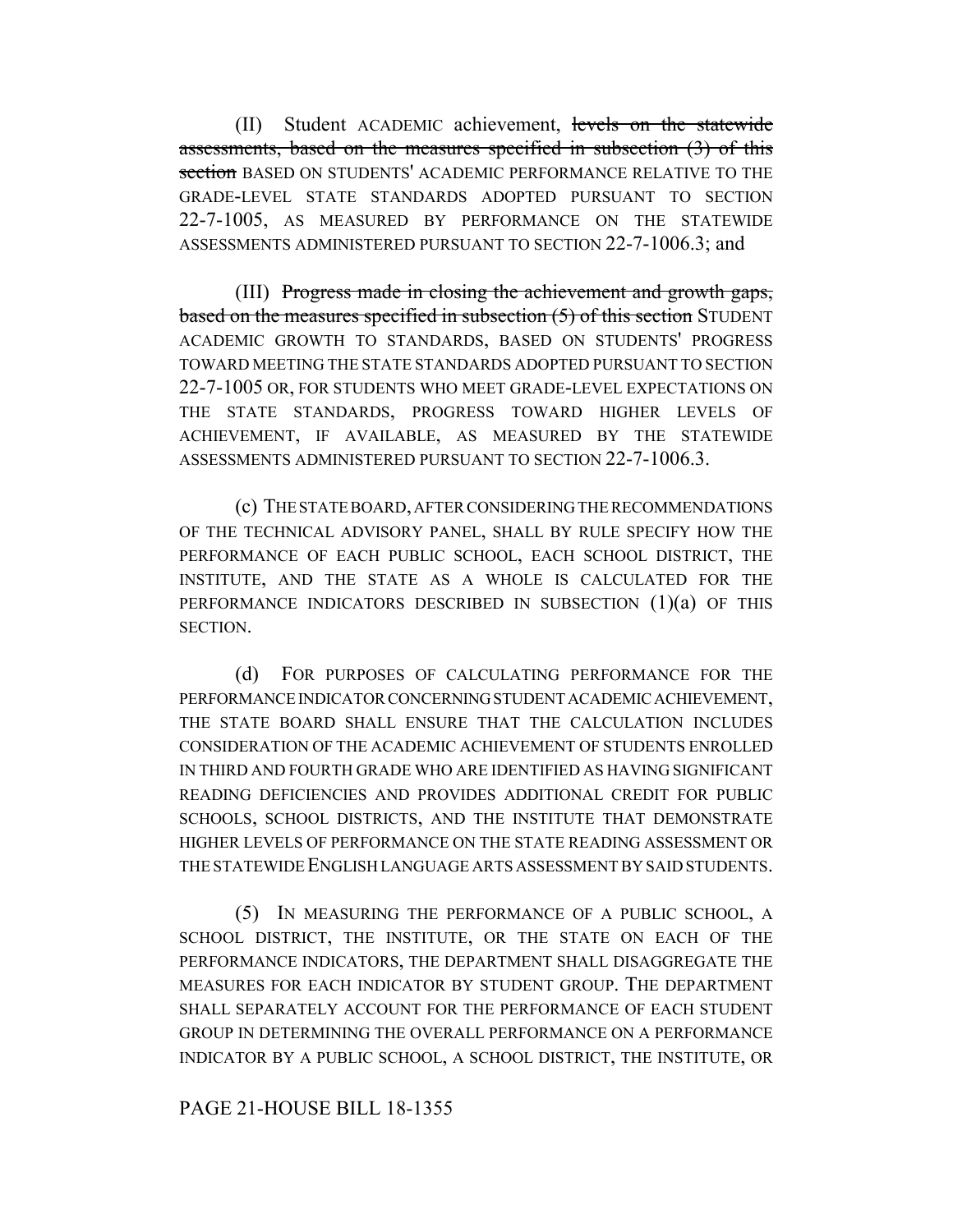THE STATE.

**SECTION 12.** In Colorado Revised Statutes, 22-11-204, **repeal** (2) and (3).

**SECTION 13.** In Colorado Revised Statutes, 22-11-302, **amend**  $(1)(f)$ ; and **add**  $(1)(h)$  as follows:

**22-11-302. School district accountability committee - powers and duties.** (1) Each school district accountability committee has the following powers and duties:

(f) To provide input to the local school board concerning the creation and enforcement of its school conduct and discipline code; and

(h) TO MEET AT LEAST QUARTERLY TO DISCUSS WHETHER SCHOOL DISTRICT LEADERSHIP, PERSONNEL, AND INFRASTRUCTURE ARE ADVANCING OR IMPEDING IMPLEMENTATION OF THE SCHOOL DISTRICT'S PERFORMANCE, IMPROVEMENT, PRIORITY IMPROVEMENT, OR TURNAROUND PLAN, WHICHEVER IS APPLICABLE, OR OTHER PROGRESS PERTINENT TO THE SCHOOL DISTRICT'S ACCREDITATION CONTRACT.

**SECTION 14.** In Colorado Revised Statutes, 22-11-307, **amend** (2.5) as follows:

**22-11-307. Accreditation of public schools.** (2.5) In adopting its school accreditation policies for its online programs and online schools, as defined in sections 22-30.7-102 (9) and SECTION 22-30.7-102 (9.5), a local school board or the institute board shall include a review of the online program's or school's alignment to the quality standards outlined in section  $22-30.7-105$  (3)(b).

**SECTION 15.** In Colorado Revised Statutes, 22-11-405, **amend**  $(1)(b)$  and  $(2)(b)$  as follows:

**22-11-405. School priority improvement plan - contents.** (1) (b) The school accountability committee for the district public school shall hold a public meeting as required in section 22-32-142 (2) to receive input concerning possible strategies to be included in the school priority improvement plan, advise the local school board concerning preparation of

PAGE 22-HOUSE BILL 18-1355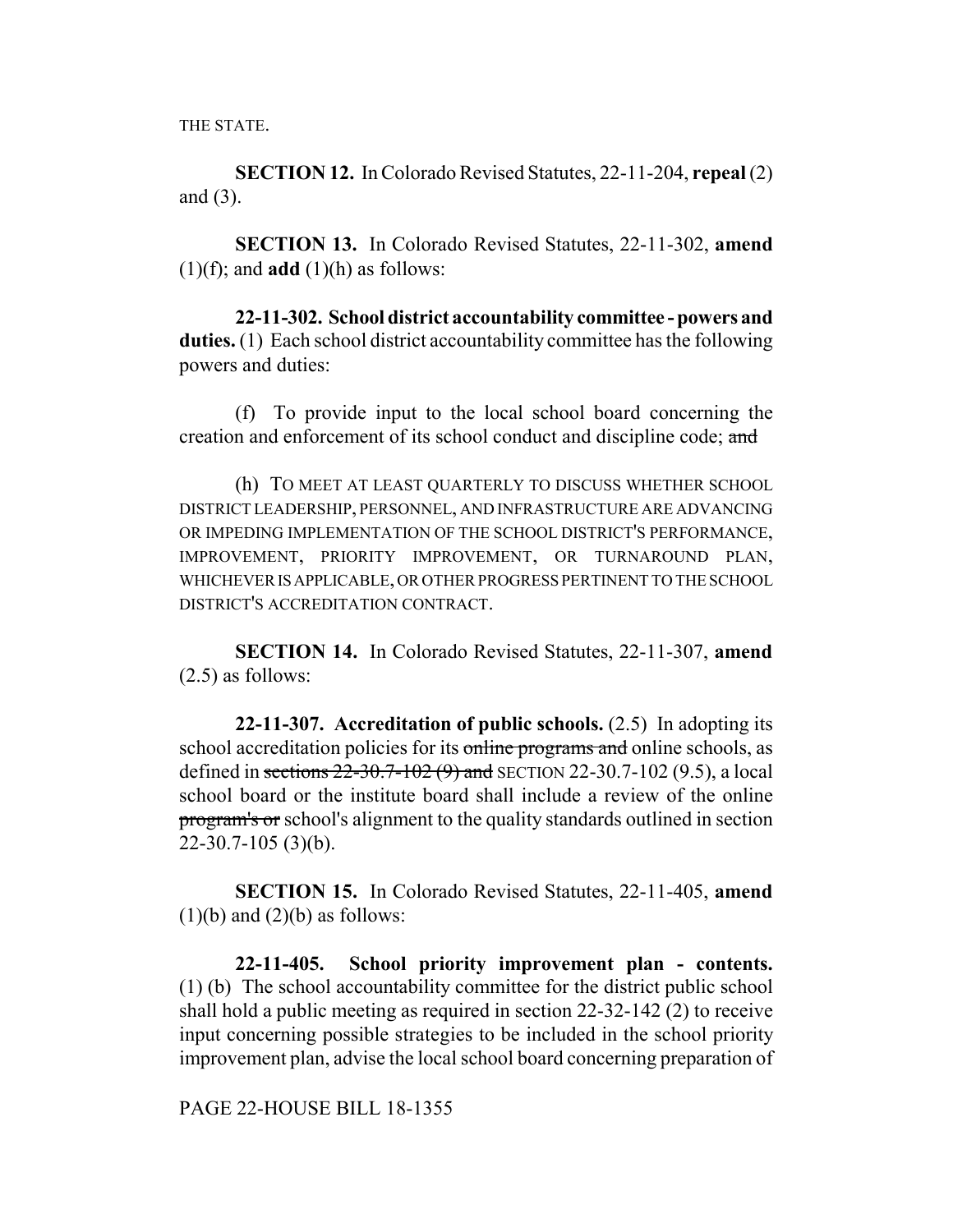the school priority improvement plan, and make recommendations to the local school board concerning the contents of the school priority improvement plan, taking into account recommendations received at the public meeting. The local school board shall create and adopt the school priority improvement plan, taking into account the advice and recommendations of the school accountability committee. Before adopting the school priority improvement plan, the local school board shall hold a public hearing to review the written plan as required in section 22-32-142 (2). THE DEPARTMENT MAY REQUIRE A SCHOOL DISTRICT TO PROVIDE PROOF OF COMPLIANCE WITH THE REQUIREMENTS OF SECTION 22-32-142 (2).

(2) (b) The school accountability committee for the institute charter school shall hold a public meeting as required in section 22-30.5-520 (2) to receive input concerning possible strategies to be included in the school priority improvement plan, advise the institute concerning preparation of the school priority improvement plan, and make recommendations to the institute concerning the contents of the school priority improvement plan, taking into account recommendations received at the public meeting. The institute shall create and adopt the school priority improvement plan, taking into account the advice and recommendations of the school accountability committee. Before adopting the school priority improvement plan, the institute shall ensure that the institute charter school holds a public hearing to review the written plan as required in section 22-30.5-520 (2). THE DEPARTMENT MAY REQUIRE THE INSTITUTE TO PROVIDE PROOF OF COMPLIANCE WITH THE REQUIREMENTS OF SECTION 22-30.5-520 (2).

**SECTION 16.** In Colorado Revised Statutes, 22-11-406, **amend**  $(1)(b)$ ,  $(2)(b)$ , and  $(4)$  as follows:

**22-11-406. School turnaround plan - contents.** (1) (b) The school accountability committee for the district public school shall hold a public meeting as required in section 22-32-142 (2) to receive input concerning possible strategies to be included in the school turnaround plan, advise the local school board concerning preparation of the school turnaround plan, and make recommendations to the local school board concerning the contents of the school turnaround plan, taking into account recommendations received at the public meeting. The local school board shall create and adopt the school turnaround plan, taking into account the advice and recommendations of the school accountability committee. Before adopting the school turnaround plan, the local school board shall

PAGE 23-HOUSE BILL 18-1355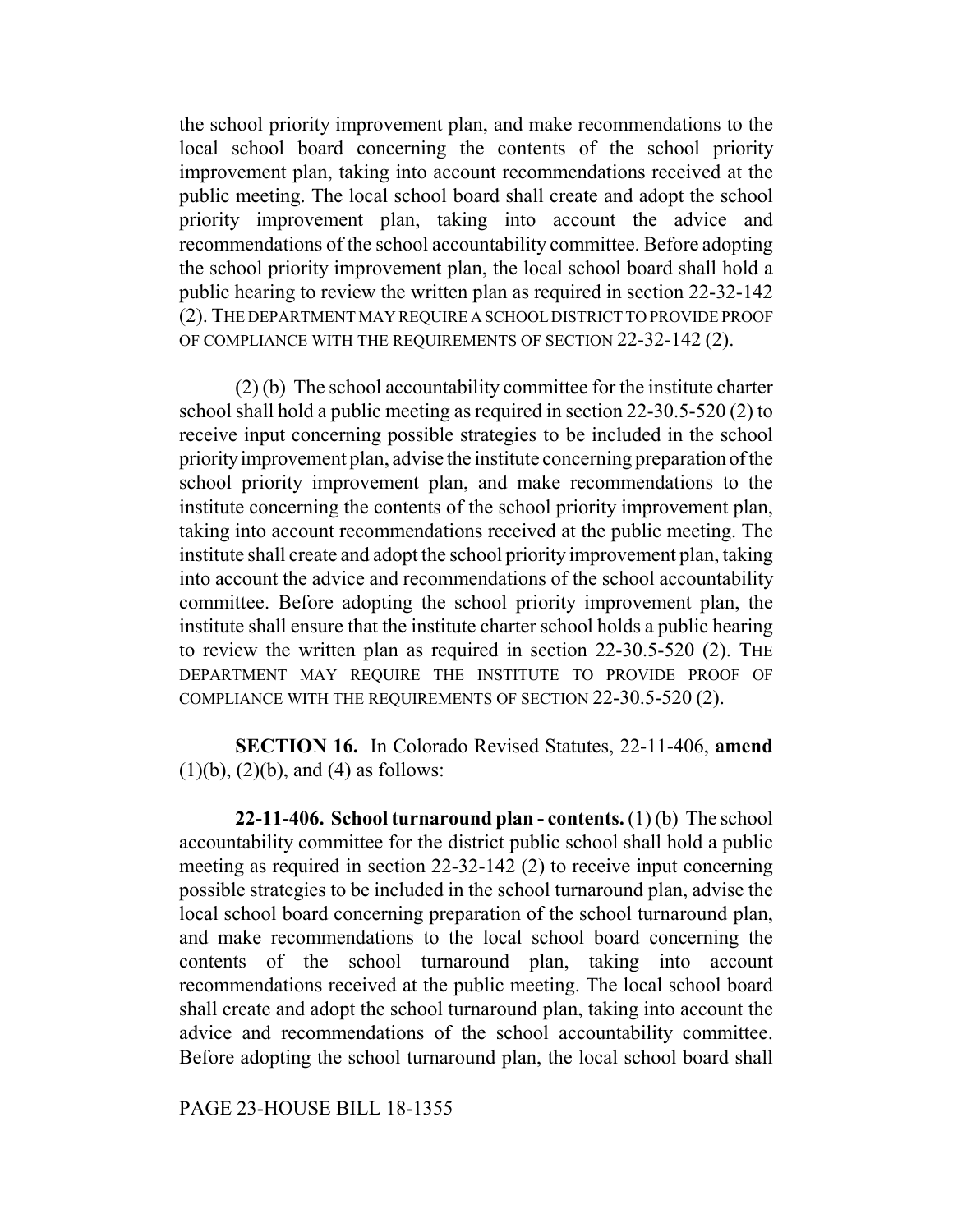hold a public hearing to review the written plan as required in section 22-32-142 (2). THE DEPARTMENT MAY REQUIRE A SCHOOL DISTRICT TO PROVIDE PROOF OF COMPLIANCE WITH THE REQUIREMENTS OF SECTION 22-32-142 (2).

(2) (b) The school accountability committee for the institute charter school shall hold a public meeting as required in section 22-30.5-520 (2) to receive input concerning possible strategies to be included in the school turnaround plan, advise the institute concerning preparation of the school turnaround plan, and make recommendations to the institute concerning the contents of the school turnaround plan, taking into account recommendations received at the public meeting. The institute shall create and adopt the school turnaround plan, taking into account the advice and recommendations of the school accountability committee. Before adopting the school turnaround plan, the institute shall ensure that the institute charter school holds a public hearing to review the written plan as required in section 22-30.5-520 (2). THE DEPARTMENT MAY REQUIRE THE INSTITUTE TO PROVIDE PROOF OF COMPLIANCE WITH THE REQUIREMENTS OF SECTION 22-30.5-520 (2).

(4) The general assembly may appropriate such moneys as are MONEY AS IS available to assist school districts and the institute in improving the academic growth of students in public schools that are required to adopt school turnaround plans. In addition, the department may allocate any moneys MONEY received pursuant to the federal "No Child Left Behind Act of 2001" "EVERY STUDENT SUCCEEDS ACT", 20 U.S.C. sec. 6301 et seq., for such purpose.

**SECTION 17.** In Colorado Revised Statutes, 22-11-503, **amend** (2) introductory portion; and **add**  $(2)(a.5)$  as follows:

**22-11-503. Performance reports - contents - rules.** (2) The state board shall adopt rules specifying the information to be included in the school performance reports, the school district and institute performance reports, and the state performance report. The information shall MUST be consistent for each type of report and, at a minimum, shall MUST include the following:

(a.5) THE PERCENTAGE OF STUDENTS ENROLLED BY THE REPORT SUBJECT WHO SCORE AT EACH OF THE PERFORMANCE LEVELS IDENTIFIED BY

# PAGE 24-HOUSE BILL 18-1355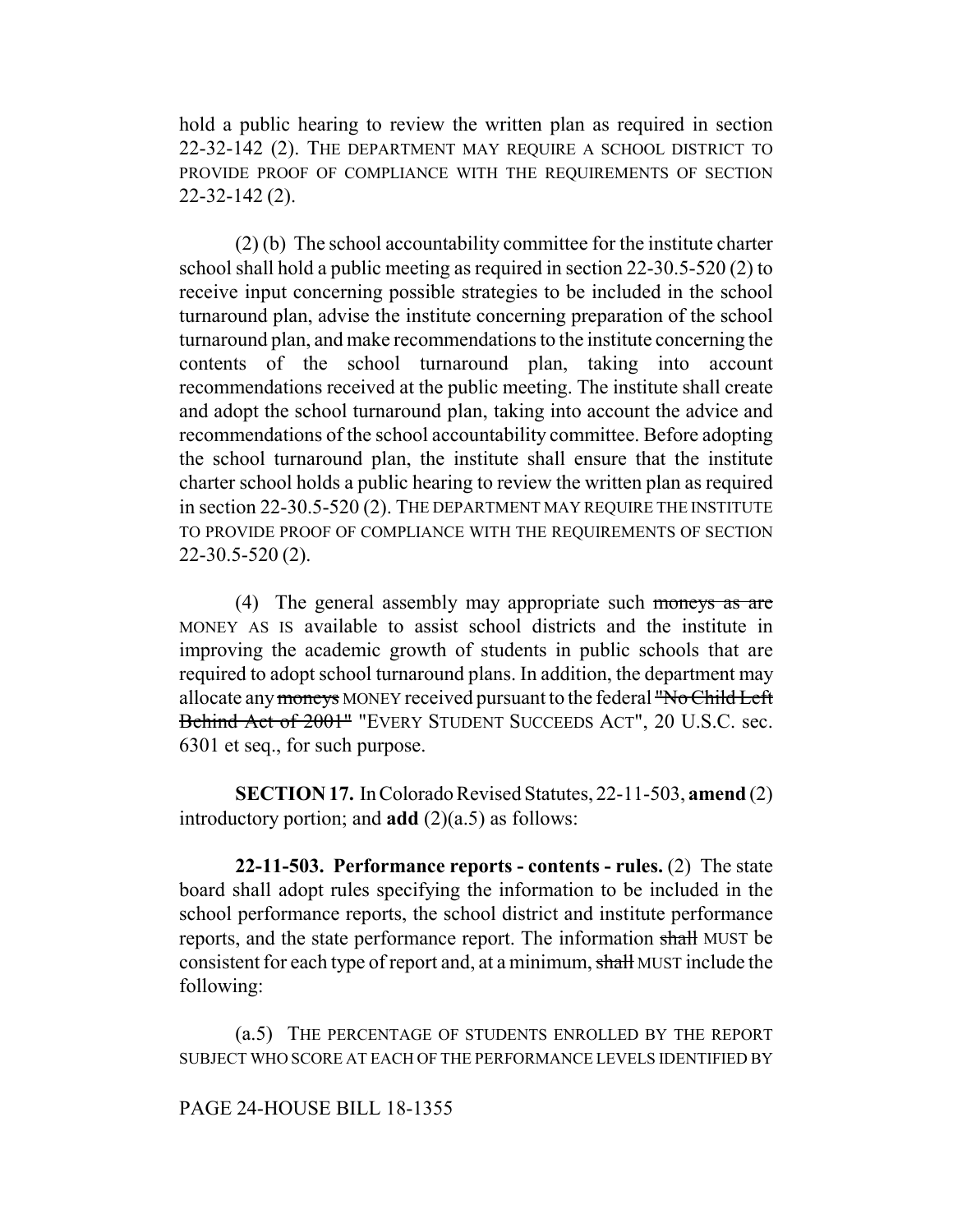THE STATE BOARD FOR THE STATEWIDE ASSESSMENTS, REPORTED BY GRADE LEVEL AND ASSESSMENT;

**SECTION 18.** In Colorado Revised Statutes, 22-32.5-104, **amend** (3) introductory portion and  $(3)(b)$  as follows:

**22-32.5-104. Innovation plans - submission - contents.** (3) Each innovation plan, whether submitted by a public school or created by a local school board through collaboration between the local school board and a public school, shall MUST include the following information:

(b) A description of the innovations the public school would implement, which may include, but need not be limited to, innovations in school staffing, curriculum and assessment, class scheduling, use of financial and other resources, and faculty recruitment, employment, evaluation, and compensation, AND IMPLEMENTATION OF TRANSFORMATIONAL SCHOOL STRATEGIES SUCH AS SHARED LEADERSHIP, CULTURALLY RELEVANT CURRICULUM, STUDENT AND FAMILY SUPPORTS, POSITIVE DISCIPLINE PRACTICES, AND FAMILY AND COMMUNITY ENGAGEMENT;

**SECTION 19.** In Colorado Revised Statutes, 22-13-101, **amend** (2) and (3); and **add** (1.5) as follows:

**22-13-101. Legislative declaration.** (1.5) THE GENERAL ASSEMBLY FURTHER FINDS THAT, WHILE SCHOOL LEADERSHIP IS A CRUCIAL ASPECT OF IMPROVING THE PERFORMANCE OF STRUGGLING SCHOOLS, FACTORS SUCH AS SCHOOL CULTURE, TEACHER PROFESSIONAL DEVELOPMENT, AND THE TRANSFORMATION OF INSTRUCTION IN THE CLASSROOM ARE ALSO NECESSARY ELEMENTS OF THE PLAN TO TRANSFORM A PUBLIC SCHOOL AND RAISE THE ACADEMIC PERFORMANCE OF THE STUDENTS ENROLLED IN THE SCHOOL.

(2) The general assembly therefore finds that it is imperative and in the best interests of the state to create the school turnaround leaders development TRANSFORMATION GRANT program within the department to contract with providers and award grants to school districts throughout the state to use in developing outstanding school leaders with the skills and competencies required to turn around low-performing public schools in the state AND TO PROVIDE GRANTS TO SCHOOL DISTRICTS, THE INSTITUTE, AND

PAGE 25-HOUSE BILL 18-1355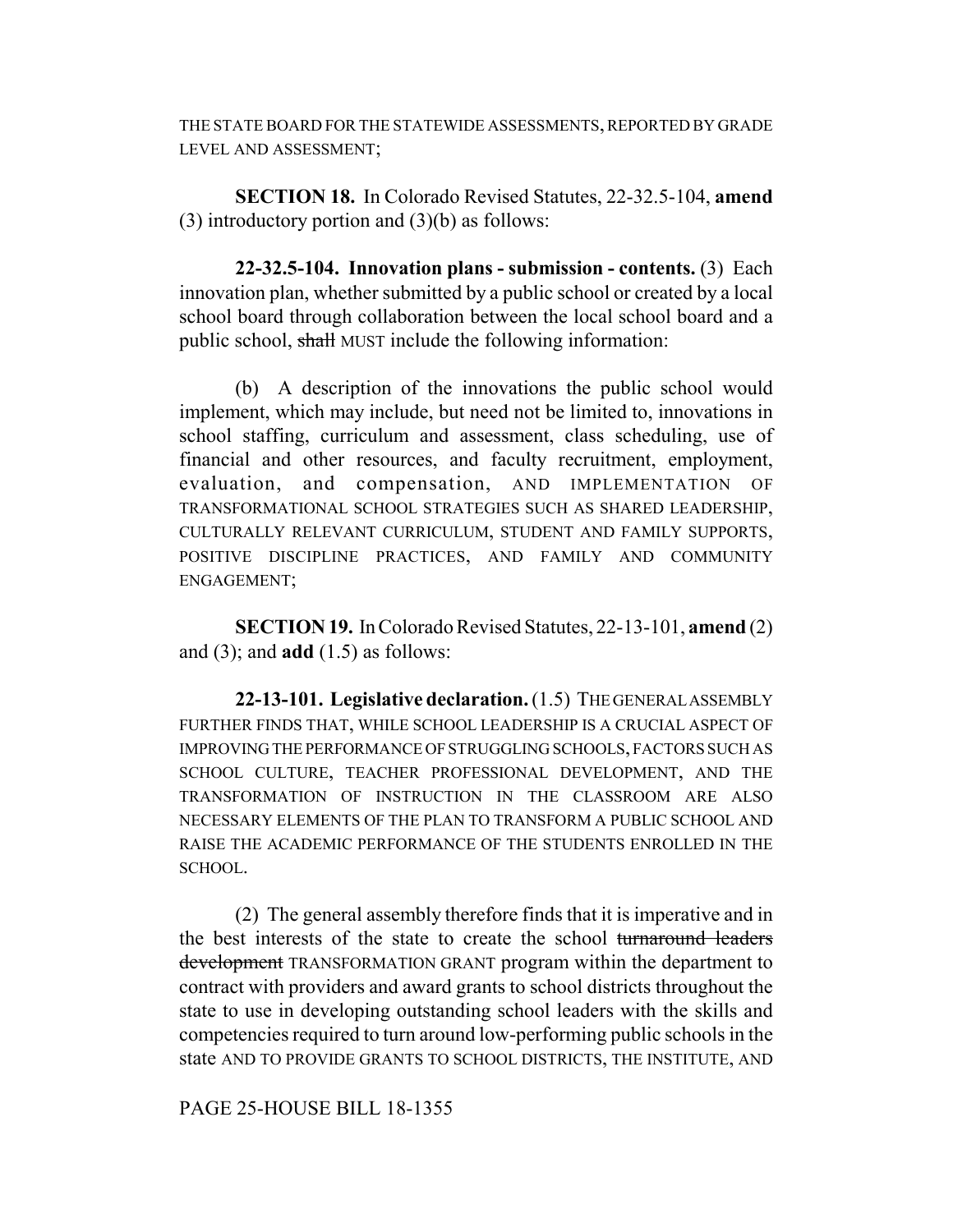CHARTER SCHOOLS TO SUPPORT THEM IN IMPROVING EDUCATOR PROFESSIONAL DEVELOPMENT AND TRANSFORMING INSTRUCTION, WHICH MAY INCLUDE PLANNING FOR AND IMPLEMENTING RIGOROUS SCHOOL REDESIGN STRATEGIES.

(3) The general assembly declares that, for purposes of section 17 of article IX of the state constitution, the school turnaround leaders development TRANSFORMATION GRANT program is an important element in implementing accountable programs to meet state academic standards and may therefore receive funding from the state education fund created in section 17 (4) of article IX of the state constitution.

**SECTION 20.** In Colorado Revised Statutes, 22-13-102, **amend** the introductory portion and (4) as follows:

**22-13-102. Definitions.** As used in this article ARTICLE 13, unless the context otherwise requires:

(4) "Program" means the school turnaround leaders development TRANSFORMATION GRANT program created in section 22-13-103.

**SECTION 21.** In Colorado Revised Statutes, 22-13-103, **amend** (1), (2) introductory portion, (2)(d), (2)(e), and (2)(f); and **repeal** (2)(b) and  $(2)(c)$  as follows:

**22-13-103. School transformation grant program - created**  rules. (1) There is created in the department the school turnaround leaders development TRANSFORMATION GRANT program to provide funding to:

(a) Assist in the design of turnaround leadership development programs and to provide funding to support training and development of school turnaround leaders for the public schools in the state;

(b) SUPPORT SCHOOL DISTRICTS, THE INSTITUTE, AND CHARTER SCHOOLS IN PROVIDING EDUCATOR PROFESSIONAL DEVELOPMENT AND TRANSFORMING INSTRUCTION IN PUBLIC SCHOOLS THAT ARE REQUIRED TO ADOPT PRIORITY IMPROVEMENT OR TURNAROUND PLANS FOR THE IMMEDIATE OR PRECEDING SCHOOL YEAR; AND

(c) ASSIST SCHOOL DISTRICTS, THE INSTITUTE, AND CHARTER

PAGE 26-HOUSE BILL 18-1355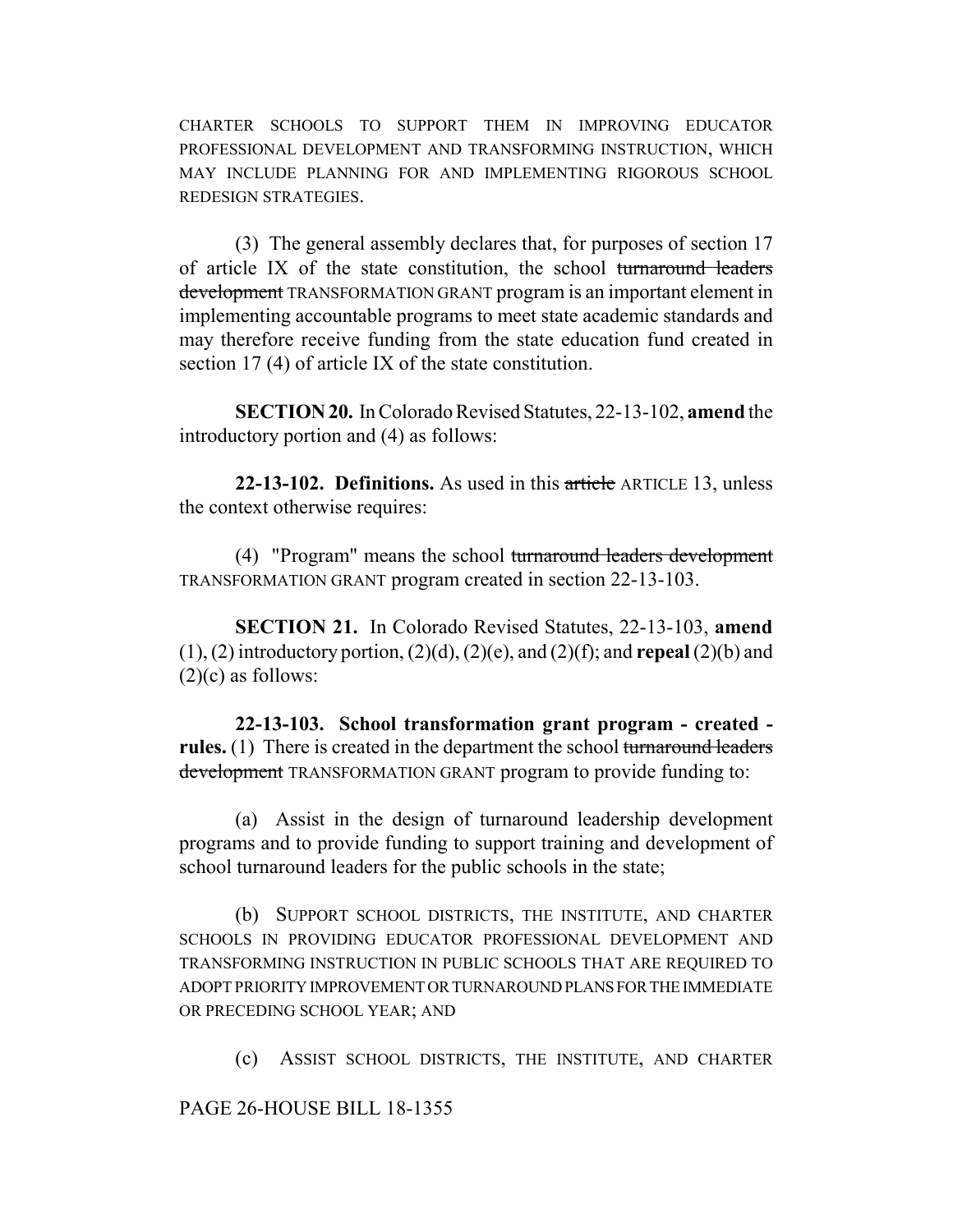SCHOOLS THAT ARE IMPLEMENTING PRIORITY IMPROVEMENT OR TURNAROUND PLANS IN PLANNING FOR AND IMPLEMENTING ONE OR MORE OF THE FOLLOWING RIGOROUS SCHOOL REDESIGN STRATEGIES:

(I) CONVERTING A DISTRICT PUBLIC SCHOOL TO A CHARTER SCHOOL IF IT IS NOT ALREADY AUTHORIZED AS A CHARTER SCHOOL;

(II) GRANTING INNOVATION SCHOOL STATUS TO A DISTRICT PUBLIC SCHOOL PURSUANT TO SECTION 22-32.5-104;

(III) WITH REGARD TO A DISTRICT OR INSTITUTE CHARTER SCHOOL, REPLACING THE SCHOOL'S OPERATOR OR GOVERNING BOARD;

(IV) CONTRACTING WITH A PUBLIC OR PRIVATE ENTITY OTHER THAN THE SCHOOL DISTRICT TO PARTIALLY OR WHOLLY MANAGE A DISTRICT PUBLIC SCHOOL, WHICH ENTITY IS ACCEPTED BY THE DEPARTMENT AND THE LOCAL SCHOOL BOARD AS USING RESEARCH-BASED STRATEGIES AND HAVING A PROVEN RECORD OF SUCCESS WORKING WITH SCHOOLS UNDER SIMILAR CIRCUMSTANCES; OR

(V) CLOSING A PUBLIC SCHOOL OR REVOKING THE CHARTER FOR A DISTRICT OR INSTITUTE CHARTER SCHOOL.

(2) The state board, in accordance with the "State Administrative Procedure Act", article 4 of title 24, C.R.S., shall promulgate rules to implement and administer the program. At a minimum, the rules must include:

(b) Timelines for the design grant application and approval process;

(c) Criteria for awarding design grants to identified providers to partially offset the design and development costs of creating or expanding high-quality turnaround leadership development programs;

(d) Timelines for the school turnaround leader TRANSFORMATION grant application and approval process;

(e) The requirements for a school turnaround leader TRANSFORMATION grant application, including but not limited to the goals that the applicant expects to achieve through the grant; and

PAGE 27-HOUSE BILL 18-1355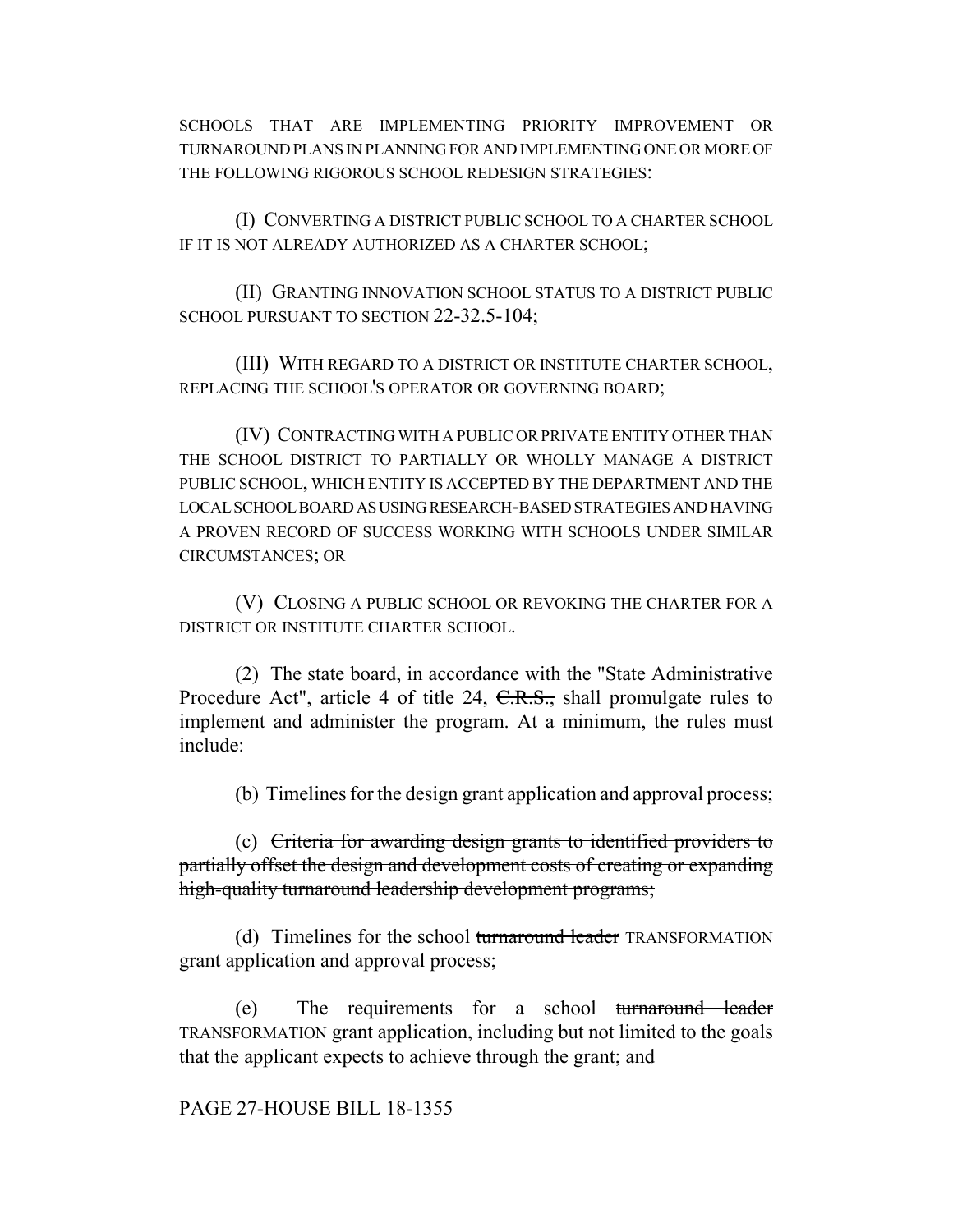(f) Criteria for selecting school turnaround leader TRANSFORMATION grant recipients. At a minimum, the criteria must take into account for applying school districts the concentration of schools of the school district, or for the institute the concentration of institute charter schools, that must implement priority improvement or turnaround plans. For applying charter schools, the criteria must prioritize schools that are implementing priority improvement or turnaround plans.

**SECTION 22.** In Colorado Revised Statutes, 22-13-104, **amend** (1); and **repeal** (2) as follows:

**22-13-104. Turnaround leadership development programs providers - design grants - review.** (1) The department shall issue a request for proposals from providers who seek to participate in the program. The department shall review the responses received and, based on the criteria adopted by rule of the state board, identify one or more providers to participate in the program by providing turnaround leadership development programs for school districts, the institute, and charter schools that receive school turnaround leader grants through the program. The department, on a regular basis, shall review each provider's turnaround leadership development programs, including the success achieved by the persons who complete the programs, and revise the list of identified providers as appropriate to ensure that the turnaround leadership development programs that are available through the program are of the highest quality.

(2) During the first three years that the program receives appropriations, an identified provider may apply as provided by rule for a one-time design grant to offset the costs incurred in creating or expanding the provider's turnaround leadership development programs. The department shall review the design grant applications using the criteria adopted by rule and recommend to the state board the providers that may receive design grants and the amount of the grants. The state board, taking into account the department's recommendations, may award the design grants from moneys appropriated by the general assembly to the department for the program. In each of the first three budget years in which the program operates, the state board may distribute as one-time design grants no more than approximately one-third of the amount appropriated for the program for the applicable budget year.

**SECTION 23.** In Colorado Revised Statutes, **amend** 22-13-105 as

## PAGE 28-HOUSE BILL 18-1355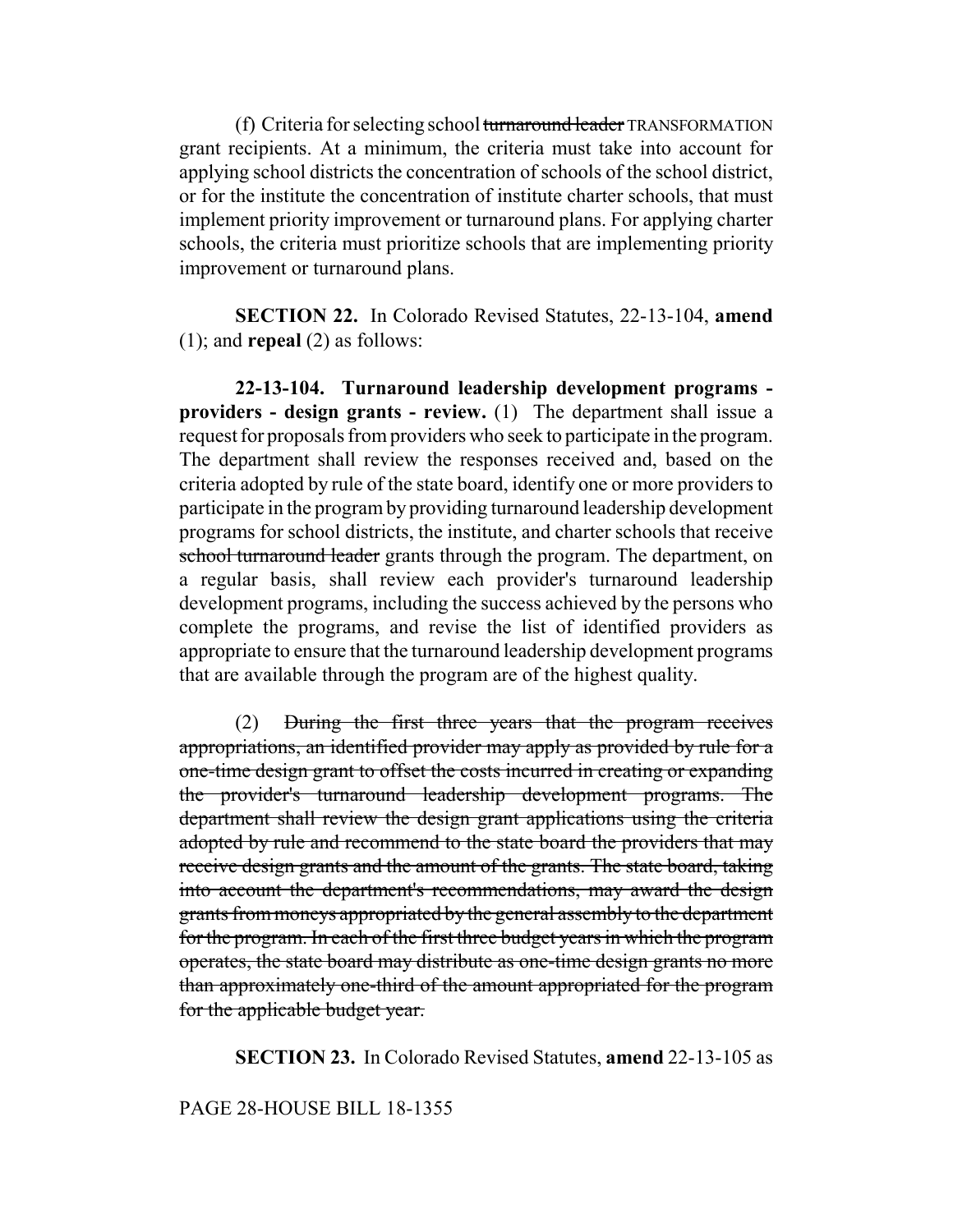follows:

**22-13-105. School transformation grants - application - awards - report.** (1) The state board, subject to available appropriations, shall award school turnaround leader TRANSFORMATION grants to one or more school districts or charter schools or to the institute to use in:

(a) Identifying and recruiting practicing and aspiring school turnaround leaders;

(b) Subsidizing the costs incurred for school turnaround leaders and their leadership staff, if appropriate, to participate in turnaround leadership development programs offered by identified providers; and

(c) Reimbursing school turnaround leaders for the costs they incur in completing turnaround leadership development programs offered by identified providers;

(d) PROVIDING EDUCATOR PROFESSIONAL DEVELOPMENT FOR EDUCATORS WORKING IN PUBLIC SCHOOLS THAT ARE IMPLEMENTING PRIORITY IMPROVEMENT OR TURNAROUND PLANS;

(e) PROVIDING SERVICES, SUPPORT, AND MATERIALS TO TRANSFORM INSTRUCTION IN PUBLIC SCHOOLS THAT ARE IMPLEMENTING PRIORITY IMPROVEMENT OR TURNAROUND PLANS; AND

(f) PLANNING FOR AND IMPLEMENTING ONE OR MORE OF THE FOLLOWING RIGOROUS SCHOOL REDESIGN STRATEGIES:

(I) CONVERTING A DISTRICT PUBLIC SCHOOL TO A CHARTER SCHOOL IF IT IS NOT ALREADY AUTHORIZED AS A CHARTER SCHOOL;

(II) GRANTING INNOVATION SCHOOL STATUS TO A DISTRICT PUBLIC SCHOOL PURSUANT TO SECTION 22-32.5-104;

(III) WITH REGARD TO A DISTRICT OR INSTITUTE CHARTER SCHOOL, REPLACING THE SCHOOL'S OPERATOR OR GOVERNING BOARD;

(IV) CONTRACTING WITH A PUBLIC OR PRIVATE ENTITY OTHER THAN THE SCHOOL DISTRICT TO PARTIALLY OR WHOLLY MANAGE A DISTRICT

# PAGE 29-HOUSE BILL 18-1355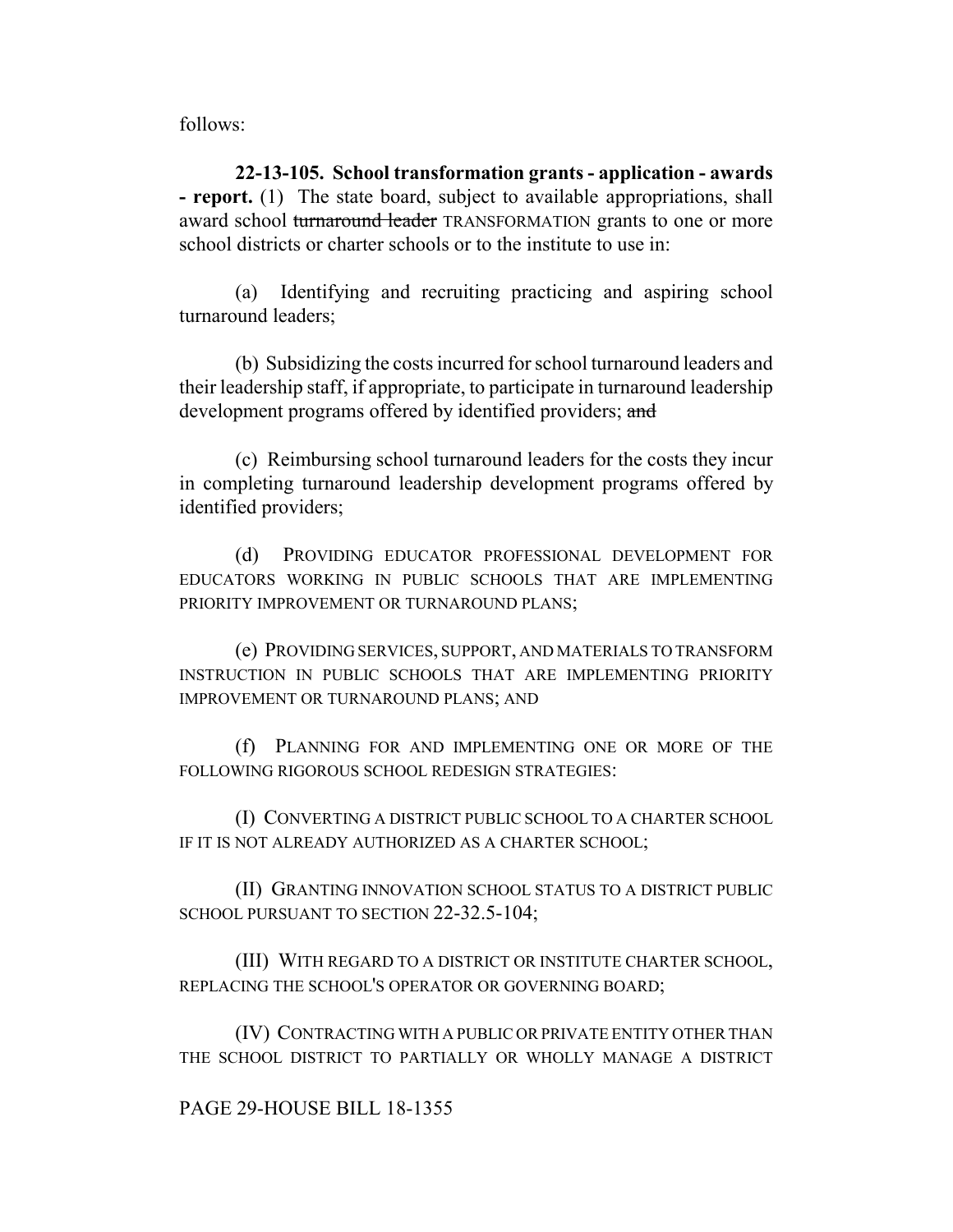PUBLIC SCHOOL, WHICH ENTITY IS ACCEPTED BY THE DEPARTMENT AND THE LOCAL SCHOOL BOARD AS USING RESEARCH-BASED STRATEGIES AND HAVING A PROVEN RECORD OF SUCCESS WORKING WITH SCHOOLS UNDER SIMILAR CIRCUMSTANCES; OR

(V) CLOSING A PUBLIC SCHOOL OR REVOKING THE CHARTER FOR A DISTRICT OR INSTITUTE CHARTER SCHOOL.

(2) A school district, the institute, or a charter school that seeks a school turnaround leader TRANSFORMATION grant must apply to the department as provided by rule of the state board. The department shall review all of the applications received and, based on the criteria adopted by rule, recommend to the state board the applicants that may receive school turnaround leader TRANSFORMATION grants and the grant amounts. Subject to available appropriations, the state board, taking into account the department's recommendations, shall award school turnaround leader TRANSFORMATION grants from moneys MONEY appropriated by the general assembly to the department for the program.

(3) Each school turnaround leader TRANSFORMATION grant may continue for up to three budget years. The department shall annually review each grant recipient's use of the grant moneys MONEY and may rescind the grant if the department finds that the grant recipient is not making adequate progress toward achieving the goals identified in the grant application.

(4) During the term of the grant, each grant recipient shall annually report to the department the information requested by the department to monitor the effectiveness of the school turnaround leader TRANSFORMATION grants, WHICH MUST INCLUDE CONSIDERATION OF THE IMPACT THAT THE USE OF EACH GRANT MAKES ON RAISING STUDENT ACHIEVEMENT AND ESTABLISHING A POSITIVE SCHOOL CULTURE. Notwithstanding section  $24-1-136(11)(a)(I)$ , the department shall analyze and summarize the reports received from grant recipients and annually submit to the state board, the governor, and the education committees of the senate and the house of representatives, or any successor committees, a report of the effectiveness of the school turnaround leader TRANSFORMATION grants awarded pursuant to this section. The department shall also post the annual report on its website.

(5) The department may expend up to five percent of the moneys

# PAGE 30-HOUSE BILL 18-1355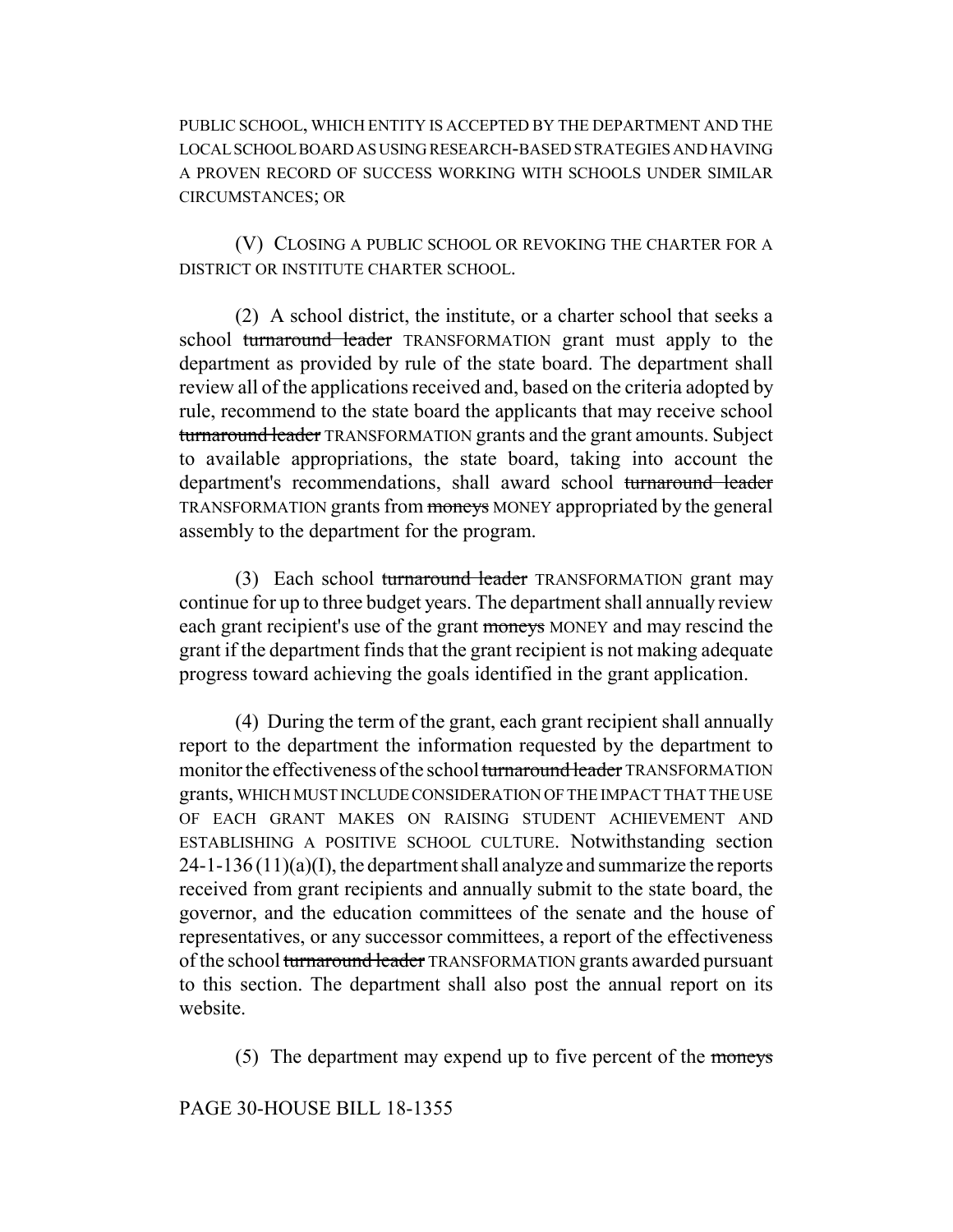MONEY annually appropriated for the program to offset the costs incurred in implementing the program.

**SECTION 24.** In Colorado Revised Statutes, 22-30.5-502, **amend**  $(1)(b)$  as follows:

**22-30.5-502. Definitions.** As used in this part 5, unless the context otherwise requires:

(1) "At-risk student" means a student:

(b) Who has performed at the proficiency level of "unsatisfactory" or "partially proficient" BELOW THE LEVEL OF MEETING EXPECTATIONS, AS IDENTIFIED BY RULE OF THE STATE BOARD, on a statewide ENGLISH LANGUAGE ARTS OR MATHEMATICS assessment.

**SECTION 25.** In Colorado Revised Statutes, 22-30-105, **amend**  $(1)(c)$  as follows:

**22-30-105. Activation of the school district organization planning process.** (1) The appointment of a school organization planning committee charged to study school district organization shall occur when the commissioner is notified that any of the following conditions exist:

(c) The state board PURSUANT TO THE PROVISIONS OF SECTION 22-11-209 declares a school district is no longer accredited pursuant to the provisions of section 22-11-209 OR DIRECTS A SCHOOL DISTRICT TO REORGANIZE. Such declaration shall OR DIRECTION MUST indicate the school districts to be involved in the organization study.

**SECTION 26. Safety clause.** The general assembly hereby finds,